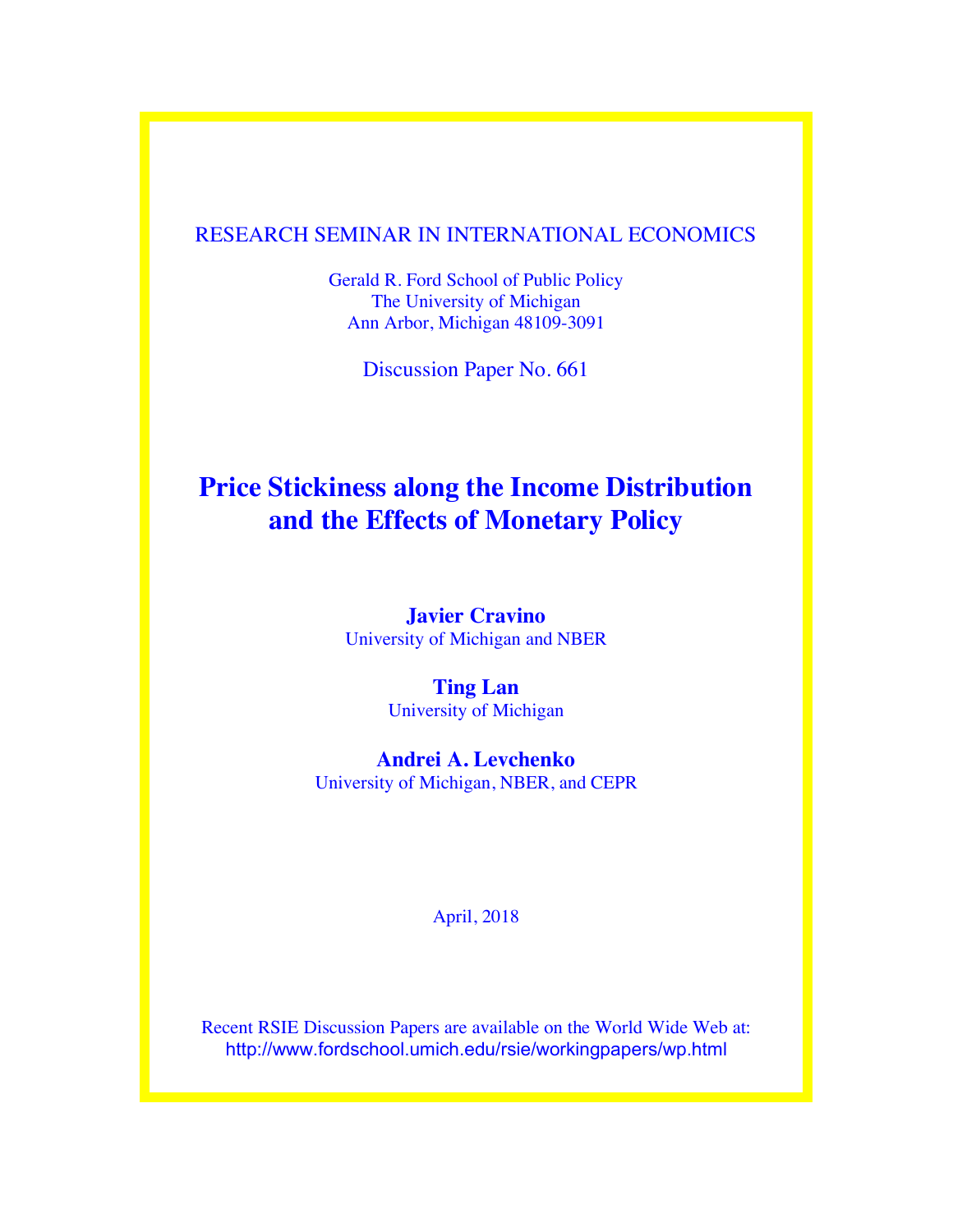# **Price stickiness along the income distribution and the effects of monetary policy**<sup>∗</sup>

Javier Cravino University of Michigan and NBER

Ting Lan University of Michigan

Andrei A. Levchenko University of Michigan, NBER, and CEPR

April 2018

#### **Abstract**

We document that the prices of the goods consumed by high-income households are more sticky and less volatile than those of the goods consumed by middle-income households. This suggests that monetary shocks can have distributional consequences by affecting the relative prices of the goods consumed at different points on the income distribution. We use a Factor-Augmented VAR (FAVAR) model to show that, following a monetary policy shock, the estimated impulse responses of high-income households' consumer price indices are 22% lower than those of the middle-income households. We then evaluate the macroeconomic implications of our empirical findings in a quantitative New-Keynesian model featuring households that are heterogeneous in their income and consumption patterns, and sectors that are heterogeneous in their frequency of price changes. We find that: (i) the distributional consequences of monetary policy shocks are large and similar to those in the FAVAR model, and (ii) greater income inequality increases the effectiveness of monetary policy, although this effect is modest for realistic changes in inequality.

*JEL Codes:* E31, E52.

*Keywords:* Inflation, distributional effects, consumption baskets, monetary policy.

<sup>∗</sup>We are grateful to Andres Blanco and workshop participants at the Michigan Econ-Finance Day for helpful comments, and to Sam Haltenhof for excellent research assistance. Financial support from the National Science Foundation under grant SES-1628879 is gratefully acknowledged. Email: jcravino@umich.edu, tinglan@umich.edu, alev@umich.edu.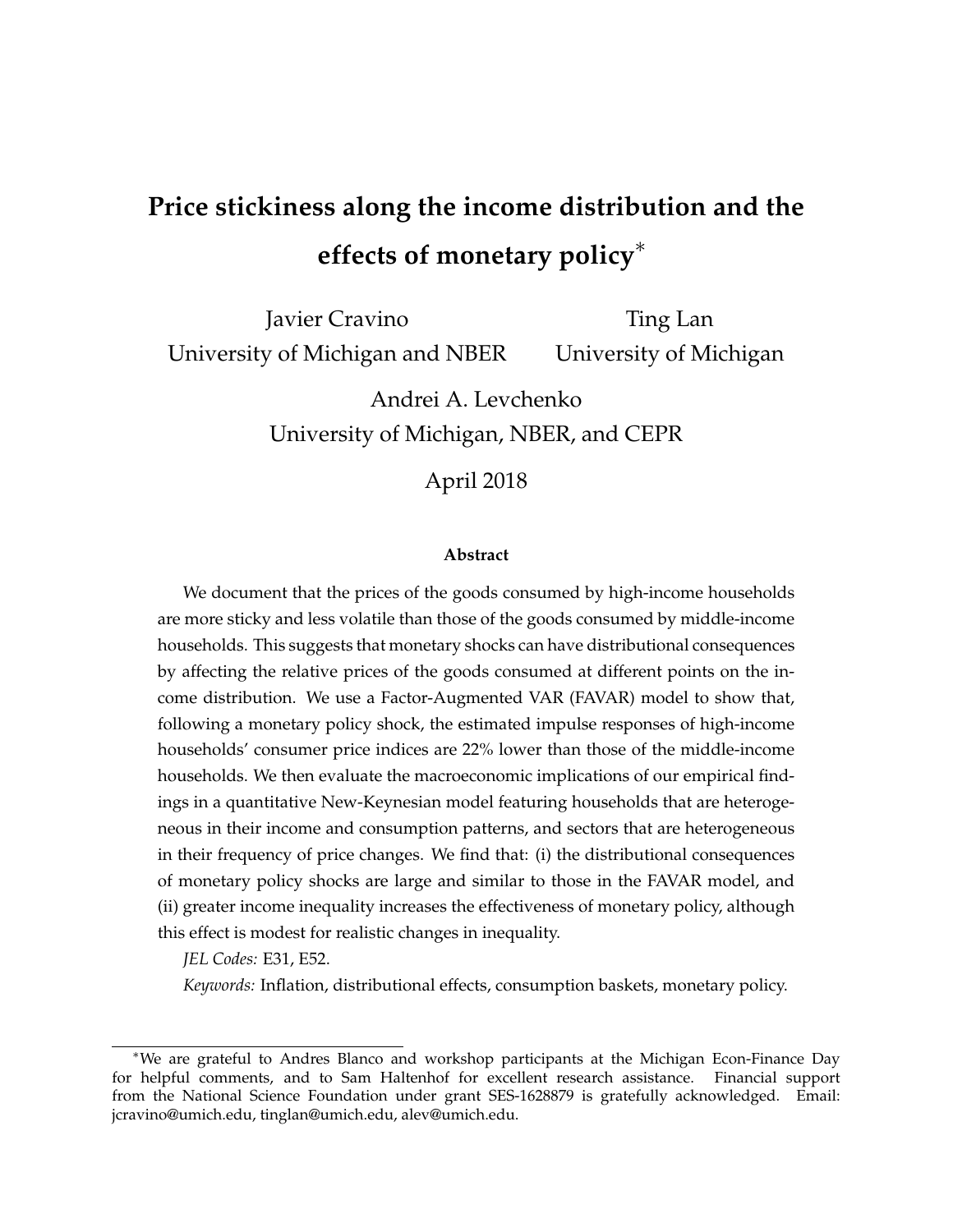## **1 Introduction**

There is growing recognition that monetary policy shocks have distributional consequences. An active literature argues that monetary policy can have differential effects across various types of agents: savers vs. borrowers [\(Doepke and Schneider,](#page-27-0) [2006\)](#page-27-0), financially constrained vs. unconstrained [\(Williamson,](#page-28-0) [2008\)](#page-28-0), or young vs. old [\(Wong,](#page-28-1) [2016\)](#page-28-1). In turn, the heterogeneity in the impact of monetary policy across agents can determine its overall effectiveness [\(Auclert,](#page-27-1) [2017;](#page-27-1) [Beraja et al.,](#page-27-2) [2017;](#page-27-2) [Kaplan et al.,](#page-28-2) [2018\)](#page-28-2). [Coibion et al.](#page-27-3) [\(2017\)](#page-27-3) show empirically that monetary contractions increase both income and consumption inequality. In all of these contributions, the distributional consequences of monetary policy arise from its heterogeneous impact on the value of agents' income or wealth.

This paper proposes and quantifies a novel mechanism through which monetary policy shocks have distributional consequences. If the effects of monetary shocks on prices are heterogeneous across types of goods [\(Boivin et al.,](#page-27-4) [2009\)](#page-27-4), and consumption baskets differ across the income distribution (e.g., [Almås,](#page-27-5) [2012\)](#page-27-5), then shocks will differentially affect the prices faced by households of different incomes. We document that the prices of the goods consumed by high-income households are (i) more sticky and (ii) less volatile than those of the goods consumed by middle-income households. We then use both a Factor-Augmented VAR (FAVAR) model and a quantitative New Keynesian DSGE model to quantify the distributional consequences of monetary policy shocks. Both methodologies indicate that these consequences are large relative to the aggregate impact of monetary policy on prices: a shock that increases inflation by 1% after a year also generates a −0.2% difference in the inflation faced by households at the top vs. the middle of the income distribution.

Our analysis uses three main sources of data. The first is the US Consumer Expenditure Survey (CES), from which we obtain expenditure shares across detailed product categories for households at different percentiles of the income distribution. The second is the item-level consumer price data from the BLS, which are the most finely disaggregated consumer prices publicly available for the US. Finally, we employ the measures of price stickiness constructed by [Nakamura and Steinsson](#page-28-3) [\(2008\)](#page-28-3), who report the frequency of price adjustment (i.e. the probability that a price changes in a particular month) for every detailed product category in the US CPI.

We combine these data to compute the average frequencies of price changes for the baskets of goods purchased by households at each income percentile in the CES. We find systematic differences in the price-stickiness of the consumption baskets of different households. On average, 22% of the goods consumed by households in the middle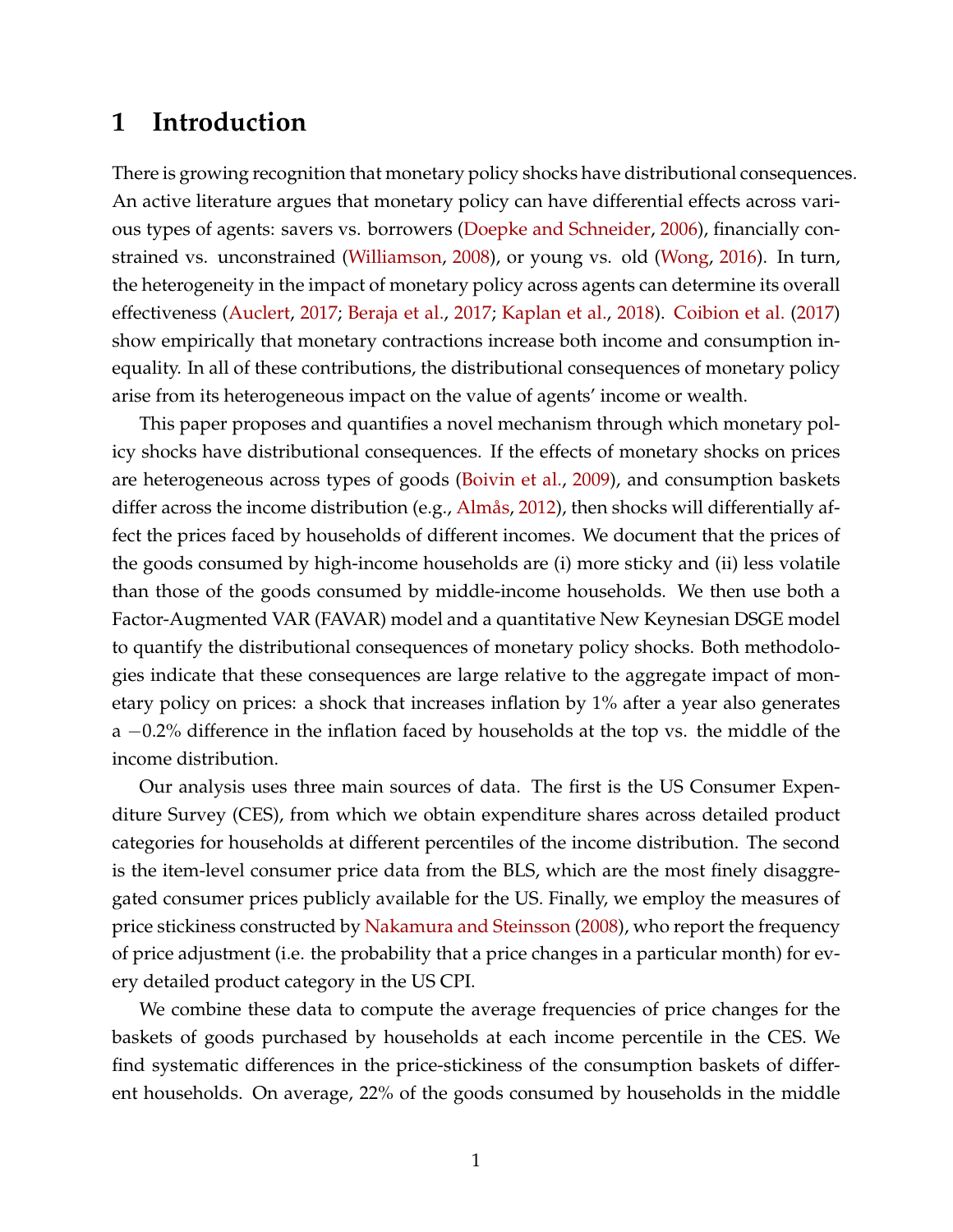of the income distribution change prices in a given month. However, the frequency of price changes is  $24\%$  lower for the goods consumed by the richest percentile.<sup>[1](#page-3-0)</sup> We also compute income-specific consumer price indices (CPIs) and show similar differences in the volatility of prices faced by different households: the standard deviation of the CPI of the top percentile is 38% lower than that of the CPI of the middle-income households.

These differences across consumption baskets imply that income-specific CPIs may respond differentially to monetary policy shocks. In particular, the CPIs of high-income households should be less responsive to monetary shocks than the CPIs in the middle of the income distribution. We evaluate this hypothesis both econometrically and quantitatively. We first implement a FAVAR model following [Bernanke et al.](#page-27-6) [\(2005\)](#page-27-6) and [Boivin et](#page-27-4) [al.](#page-27-4) [\(2009\)](#page-27-4), that allows us to estimate the impulse responses of a large number of economic series to monetary policy shocks. Our interest is estimating the impact of monetary policy shocks on household-specific CPIs. We thus include 100 income-percentile-specific CPIs in the FAVAR. The estimates indeed show that after 12 months, the CPIs of high-income households respond about 22% less to the same monetary policy shocks than the CPIs of the middle-income households. Thus, the consumption basket differences in price stickiness and inflation volatility have the expected impact on the differential responses of households-specific CPIs to monetary policy shocks in the data.

We then perform a quantitative assessment using a multi-sector, multi-household model with Calvo-style nominal rigidities. In the model, sectors are heterogeneous with respect to their price stickiness, and households are heterogeneous with respect to their income levels and consumption baskets. We calibrate the model to the observed levels of price stickiness and observed cross-household differences in consumption patterns, and simulate the model's response to a monetary policy shock, paying special attention to how a monetary shock differentially affects households. As expected, high-income households' CPIs respond less to a monetary policy shock than middle-income households' CPIs. The difference is once again quantitatively large: after 12 months, the CPI of the households in the top percentile of the income distribution responds by 13% less than that of the middle-income households. We also show that shifting the distribution of income towards households that consume more sticky goods (i.e. more income inequality) would increase the effectiveness of monetary policy, although this effect is modest for realistic changes in inequality.

Our paper draws on, and contributes to, two literatures. The first is the research agenda on the distributional aspects of monetary policy reviewed above. The second is

<span id="page-3-0"></span><sup>&</sup>lt;sup>1</sup>These numbers correspond to frequencies of regular price changes (i.e. excluding sales). The results are similar for the frequency of all price changes (including sales).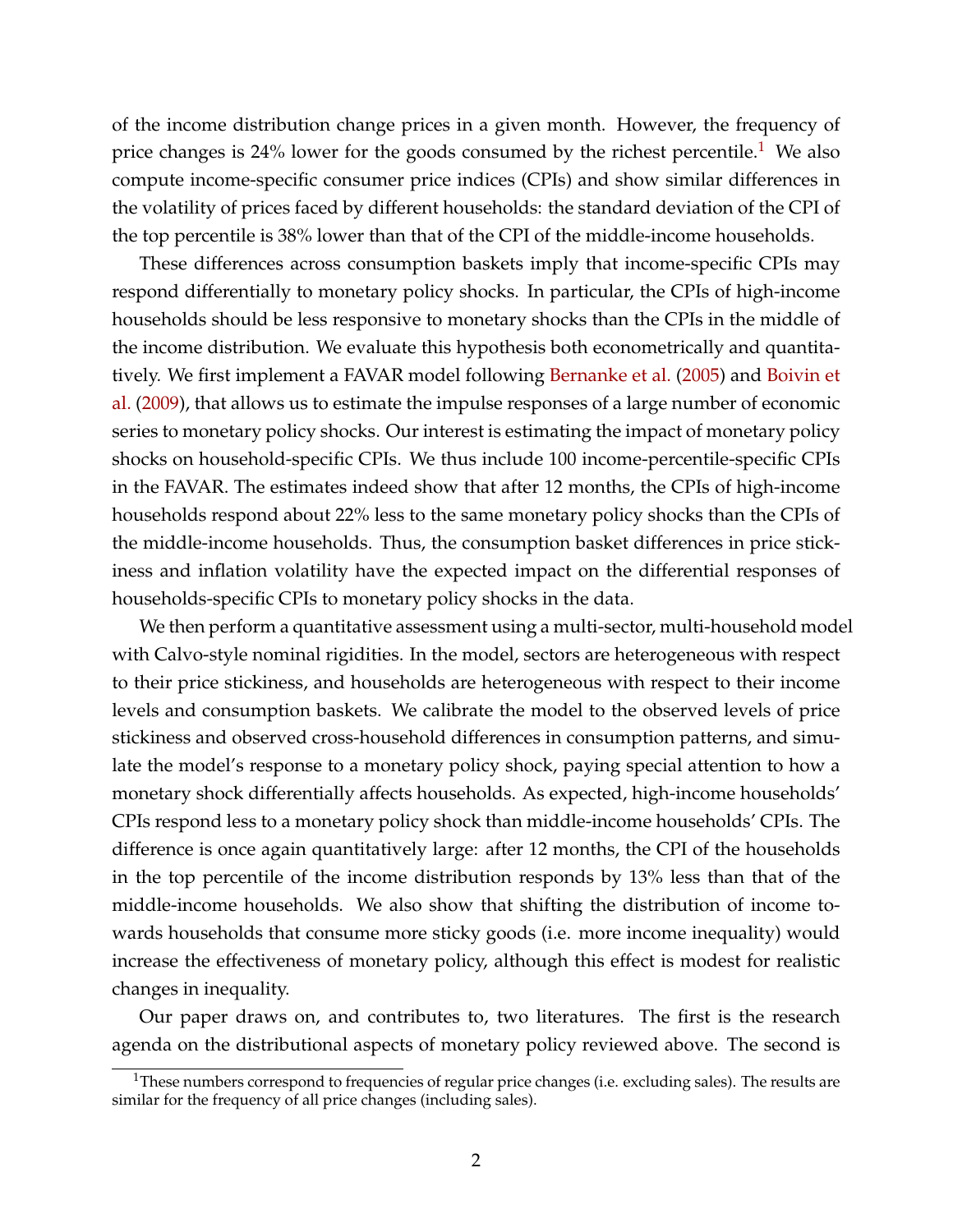the literature on the differential responses of prices faced by different consumers following macroeconomic shocks. [Cravino and Levchenko](#page-27-7) [\(2017\)](#page-27-7) document that after a large devaluation in Mexico, consumption price indices of high-income households increased by far less than consumption price indices of the poor. [Argente and Lee](#page-27-8) [\(2015\)](#page-27-8) show that in the US Great Recession, prices of groceries and general merchandise items consumed by the poorer households increased by more than those consumed by the richer households, while [Jaravel](#page-28-4) [\(2017\)](#page-28-4) shows that over the past 15 years, product variety increased the most, and inflation was lowest, for the consumption basket of the high-income households. [Kaplan and Schulhofer-Wohl](#page-28-5) [\(2017\)](#page-28-5) document substantial cross-sectional dispersion in household inflation rates, while [Coibion et al.](#page-27-9) [\(2015\)](#page-27-9) study the impact of local economic conditions on the geographical variation in prices paid by consumers. Our paper documents new facts and proposes a novel mechanism, that is based on differential price stickiness of consumption items.

The rest of the paper is organized as follows. Section [2](#page-4-0) lays out a simple model that illustrates the main mechanism at work, and highlights the key objects of interest that should be the focus of the empirical analysis. Section [3](#page-7-0) describes the data and documents consumption basket differences across households. Section [4](#page-15-0) presents the FAVAR evidence, and Section [5](#page-17-0) presents the quantitative model and reports the responses of household-specific inflation to an aggregate monetary shock. Section [6](#page-24-0) concludes.

## <span id="page-4-0"></span>**2 A simple sticky price model**

Before presenting our data, we describe a simplified sticky price model to build intuition on how aggregate shocks can have distributional consequences when nominal rigidities are heterogeneous across goods and households consume different baskets of goods.

**Setup:** Consider a two-period economy populated by *H* types of households indexed by *h*, each consuming a different basket of goods. In the first period, the state of the world is known, and in the second period the economy can experience one of infinitely many shocks or states, *s*. [2](#page-4-1) The (log) price of the consumption basket (i.e. the CPI) consumed by household *h* in period *t* is given by

$$
p_t^h(s) \equiv \sum_j \omega_j^h p_{j,t}(s),
$$

<span id="page-4-1"></span> $2$ The set of shocks can include monetary shocks, but at this stage we do not need to specify the exact nature of the shocks.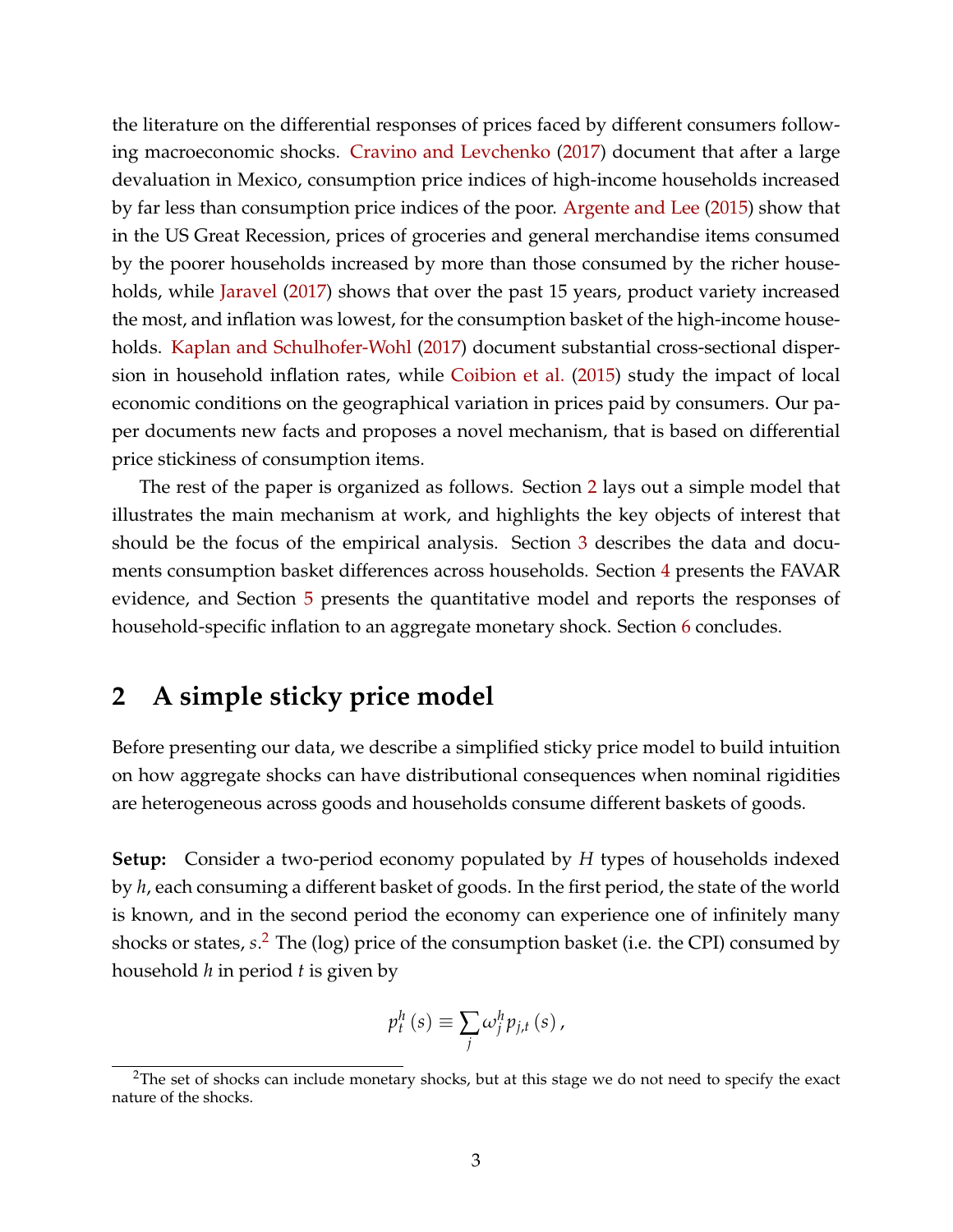where  $\omega_j^h$  is the share of goods from sector  $j$  in household  $h$ 's consumption basket. We define the aggregate price index as  $p_t$   $(s) \equiv \sum_h s^h p^h_t$   $(s) = \sum_j \omega_j p_{j,t}$   $(s)$  , where  $s^h$  denotes household  $h$ 's share in the aggregate consumption expenditures, and  $\omega_j \equiv \sum_h s^h \omega_j^h$  is the economy-wide expenditure share in sector *j*.

Sectoral goods are aggregates of a continuum of intermediates that are produced by monopolistically competitive firms. We introduce price stickiness by assuming that in the second period, only a fraction  $\theta$ <sup>*j*</sup> of producers in each sector *j* can observe the realization of the state before setting their prices. The remaining producers must set prices before observing the realization of the state. To isolate the role of sectoral differences in price rigidities, we assume all producers operate the same CRS technology and set constant markups. In the first period, all the producers know the state and so they set the same price, which we label *p*1. In the second period, all producers that observe the state set the same price, which we label  $\bar{p}_2(s)$ . The producers that don't observe the state set a price that we label *p e*  $e$ <sup>2</sup>. Note that  $p^e$  is not a function of the state. Without loss of generality we assume that the shocks are mean zero, so that  $p_2^e = p_1$ .

The average price in sector  $j$  in the second period is then given by:

<span id="page-5-1"></span>
$$
p_{j,2}(s) = \theta_j \bar{p}_2(s) + (1 - \theta_j) p_1.
$$
 (1)

Let  $\pi^h \equiv p_2^h$  $2<sup>h</sup>(s) - p<sub>1</sub>$  define the household-specific inflation rate. The difference in inflation faced by two households, *h* and *h'*, is:

$$
\pi^{h}(s) - \pi^{h'}(s) = [\bar{p}_2(s) - p_1] \sum_{j} \left[ \omega_j^{h} - \omega_j^{h'} \right] \theta_j.
$$

This expression highlights that the difference between two households' CPIs is driven by the covariance between the differences in their expenditure shares across sectors  $\left[\omega_j^{h'}-\omega_j^h\right]$ i and the price stickiness of those sectors *θ<sup>j</sup>* . Households that consume less price-sticky goods will experience larger CPI changes following a shock than households consuming relatively more price-sticky goods. Dividing by the aggregate inflation  $\pi(s) \equiv p_2(s)$  – *p*1, yields an expression relating the differences in household-specific inflation to objects that can be measured in the data:

<span id="page-5-0"></span>
$$
\frac{\pi^{h}\left(s\right)-\pi^{h'}\left(s\right)}{\pi\left(s\right)}=\frac{\bar{\theta}^{h}-\bar{\theta}^{h'}}{\bar{\theta}},\tag{2}
$$

where  $\bar{\theta}^h \equiv \sum_j \omega_j^h \theta_j$  and  $\bar{\theta} \equiv \sum_h s^h \bar{\theta}^h$ . Note that this expression is independent of the realization of the state.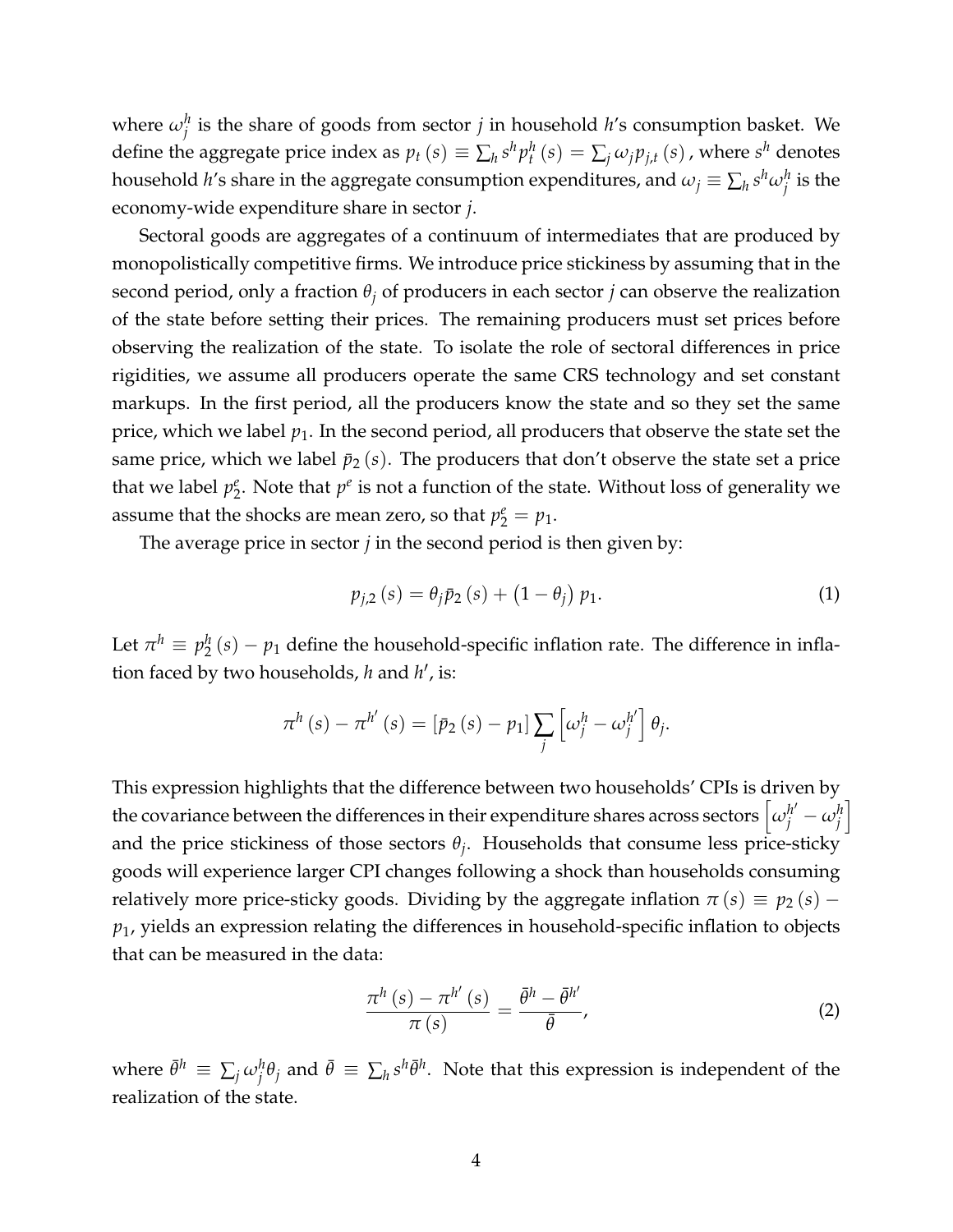**Discussion:** Equation [\(2\)](#page-5-0) shows how aggregate shocks can have distributional consequences when price rigidities are heterogeneous across goods and households consume different baskets of goods. In this simple model where all firms face the same costs and markups are constant, the weighted average frequencies of price changes,  $\bar{\theta}^h$ , are sufficient statistics for all the distributional consequences, irrespective of the nature of the aggregate shocks. Equation [\(2\)](#page-5-0) states that, in response to a shock that generates positive inflation, inflation will be relatively high for households consuming goods with relatively more flexible prices (i.e. high  $\bar{\theta}^h$ ).

To get a sense of the magnitude of these distributional consequences we can do a back of the envelope calculation using US data (described in detail below). In our data,  $\bar{\theta}^t \approx 0.17$  for households in the top percentile of the income distribution,  $\bar{\theta}^m \approx 0.22$  for households at the middle of the income distribution, and  $\bar{\theta} \approx 0.21$ . These numbers result in  $\frac{\bar{\theta}^t - \bar{\theta}^m}{\bar{\theta}}$  $\frac{-\theta^m}{\overline{\theta}}$  ≈ -0.24, which indicates that a shock that increases the aggregate CPI relative to its unconditional mean by 1% will also generate a −0.24% gap between the price of the consumption baskets consumed by the top vs. the middle of the income distribution.

The simple model also illustrates the connection between sectoral price stickiness and sectoral price volatility. From [\(1\)](#page-5-1), we can see that sectoral inflation,  $\pi_i(s) \equiv p_{i,2}(s) - p_1$ , is less volatile in more sticky-priced sectors:

$$
\sigma_{\pi_j}=\theta_j\sigma_{\bar{p}},
$$

where  $\sigma_{\pi_j}$  is the standard deviation of inflation in sector *j* price, and  $\sigma_{\bar{p}}$  is the unconditional standard deviation of  $\bar{p}_2(s)$ . The ratio of standard deviations of sectoral inflation relative to the standard deviation of aggregate inflation is then given by the ratio of the sectoral to the aggregate frequency of price changes:

<span id="page-6-0"></span>
$$
\frac{\sigma_{\pi_j}}{\sigma_{\pi}} = \frac{\theta_j}{\bar{\theta}},\tag{3}
$$

Differences in sectoral price volatility translate into differences in household-level CPI volatility. The standard deviation of household-specific inflation, normalized relative to the aggregate is:

<span id="page-6-1"></span>
$$
\frac{\sigma_{\pi^h}}{\sigma_{\pi}} = \frac{\bar{\theta}^h}{\bar{\theta}}.
$$
\n(4)

Households consuming more price-sticky goods experience less volatile price changes. The following section evaluates the relationships [\(3\)](#page-6-0) and [\(4\)](#page-6-1) in the data. Of course, these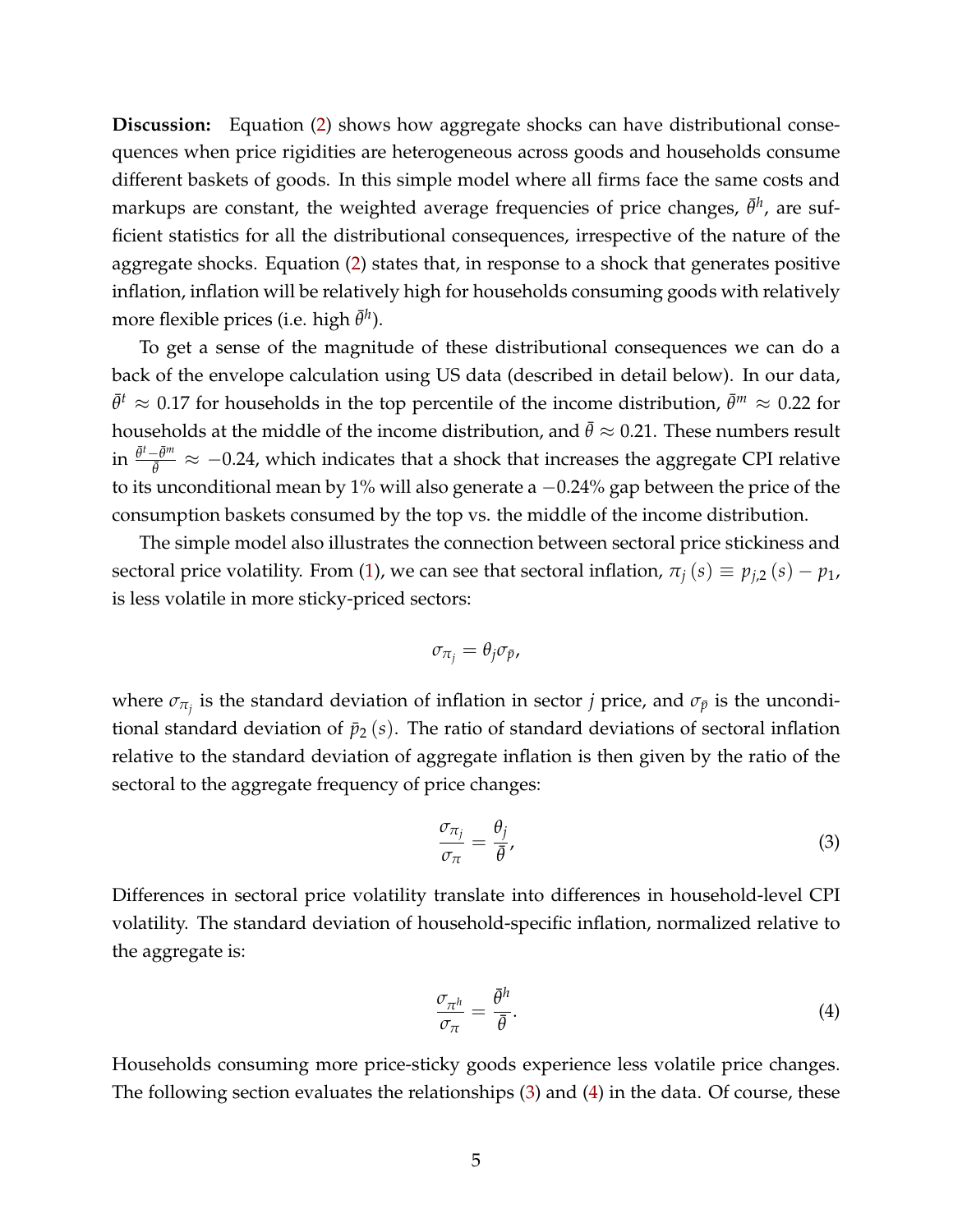relationships may not hold if the standard deviation of the desired price change  $\sigma_{\bar{p}}$  is sector-specific (as would be the case for example if there are sector-specific shocks).

To summarize, our illustrative model establishes that in order to understand how the CPIs of different households react to monetary or other shocks, we must examine the differences in price stickiness of consumption baskets across households. In addition, it suggests a one-to-one relationship between sectoral price stickiness and sectoral price volatility. Thus, a closely related object to be examined in the data is differences in inflation volatility across households.

## <span id="page-7-0"></span>**3 Empirical findings**

This section describes our data sources and documents our two empirical findings on how consumption baskets differ across the income distribution. It then evaluates the relationship between frequencies of price changes and inflation volatility suggested by equations [\(3\)](#page-6-0) and [\(4\)](#page-6-1). Appendix [A](#page-30-0) describes in detail the construction of expenditure shares from the CES and of the income-specific CPIs.

### **3.1 Data**

We combine data on expenditure shares from the CES with the item-level consumer prices from the BLS and with the frequency of price adjustment data from [Nakamura and Steins](#page-28-3)[son](#page-28-3) [\(2008\)](#page-28-3). The CES contains two main modules, the Interview and the Diary. The Interview module collects responses from about 30,000 households annually, and asks households about the purchases they make in all categories, as well as other demographic information. Each household is interviewed for up to 4 consecutive quarters in the Interview module. The Diary module surveys about 10,000 households per year, at weekly frequency. The Diary questionnaire contains detailed questions about daily purchases, such as groceries. All in all, there are questions on 350 distinct expenditure categories in the Interview module, and on 250 distinct grocery and related categories in the Diary module.

The large majority of households do not report expenditures in all possible categories in a given year. In addition, a different set of households is surveyed in the Interview and in the Diary files, so the full consumption profile (both Diary and Interview module expenditures together) of any particular household is never observed. This means that we cannot compute expenditure shares for each household. Rather, we aggregate households into percentiles and work with percentile-level expenditure shares. Each percentile contains about 300 households responding to the Interview questions, and 100 house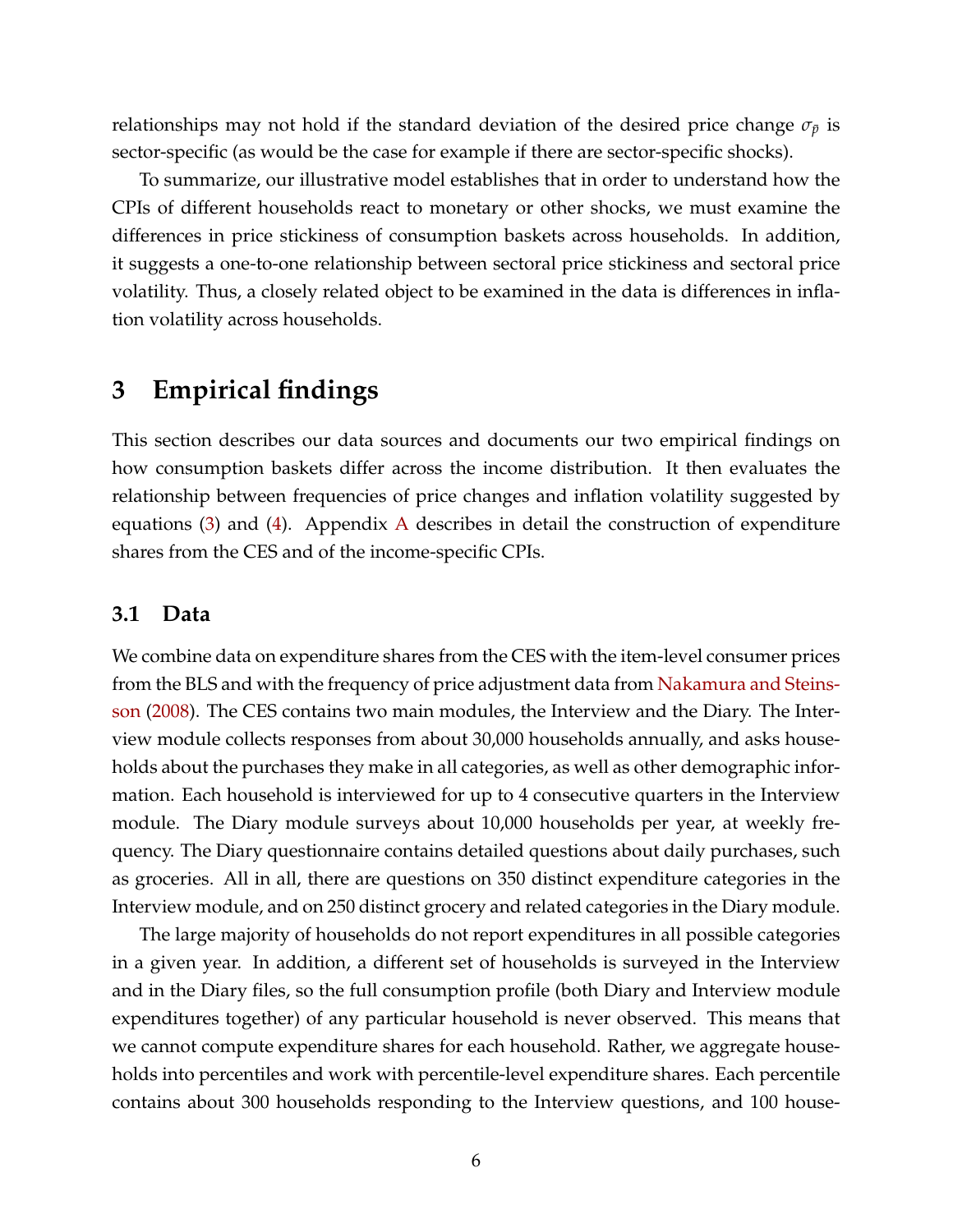holds responding to Diary questions. Appendix Table [A1](#page-29-0) reports the income cutoffs and average incomes in the selected quantiles of the income distribution. It is important to note that income categories in the CES (such as wage income) are subject to top-coding. Nonetheless, there is a great deal of variation in incomes of households present in the CES, with incomes of the top 5% of households an order of magnitude higher than those at the median. Throughout the paper, the percentiles of the income distribution are defined based on income information in the CES rather than any external data source.

We use these data to compute the measures of income-specific frequencies of price changes, price indices, and price volatility defined in Section [2.](#page-4-0) The average frequencies of price changes,  $\bar{\theta}^h = \sum_j \omega_j^h \theta_j$ , combine the income-specific expenditure weights  $\omega_j^h$  from the CES with the product-specific frequencies of price changes *θ<sup>j</sup>* from [Nakamura and](#page-28-3) [Steinsson](#page-28-3)  $(2008).<sup>3</sup>$  $(2008).<sup>3</sup>$  $(2008).<sup>3</sup>$  $(2008).<sup>3</sup>$  To compute them, we match CES expenditure categories to the Entry Level Items (ELIs), a basic category in the CPI for which [Nakamura and Steinsson](#page-28-3) [\(2008\)](#page-28-3) report frequencies. There are a total of 265 ELI categories. In this exercise, we use the expenditure shares from the year 2015, but the results are quite similar for expenditure shares in other years.

We calculate household-specific inflation as  $\pi_t^h \equiv p_t^h - p_{t-1}^h$ , where the householdspecific price indices are given by  $p_t^h \equiv \sum_j \omega_j^h p_{j,t}$ . Again, we take the income-specific expenditure weights  $\omega_j^h$  from the CES, and use item-level price indices  $p_{j,t}$  obtained from the BLS. The item level is the finest publicly available level of disaggregation in the US CPI data (the BLS does not report inflation numbers at the ELI level), and is slightly more coarse than ELI, containing 178 distinct expenditure categories. The price data are monthly, for the period  $1978-2008<sup>4</sup>$  $1978-2008<sup>4</sup>$  $1978-2008<sup>4</sup>$  We take 12-month log-differences to obtain annual growth rates. We then compute the standard deviations of those annual growth rates for the price indices at each income level.

#### **3.2 Two facts about consumption basket differences across households**

**Fact 1: Prices of goods consumed by middle-income households are relatively flexible.** Figure [1](#page-9-0) presents the scatterplot of the weighted mean frequency of price adjustment,  $\bar{\theta}^h$ , for households at each of the 20 quantiles of the income distribution in the CES. Thus,

<span id="page-8-0"></span><sup>&</sup>lt;sup>3</sup>[Nakamura and Steinsson](#page-28-3) [\(2008\)](#page-28-3) calculate these frequencies as the fraction of prices that change in a given a month, both for all prices, and for regular prices (excluding sales).

<span id="page-8-1"></span><sup>&</sup>lt;sup>4</sup>When building aggregate consumer price indices, the BLS periodically changes the base year for expenditure weights. In computing income-specific CPIs, we follow the BLS procedure for switching base years after 2004. The information on income is less reliable in the CES prior to 2004, and thus we use 2004 household-specific expenditure weights for CPIs prior to 2004. Using official BLS weights or 2004 aggregate weights produces nearly identical pre-2004 aggregate CPI. See Appendix [A.2](#page-35-0) for more detail.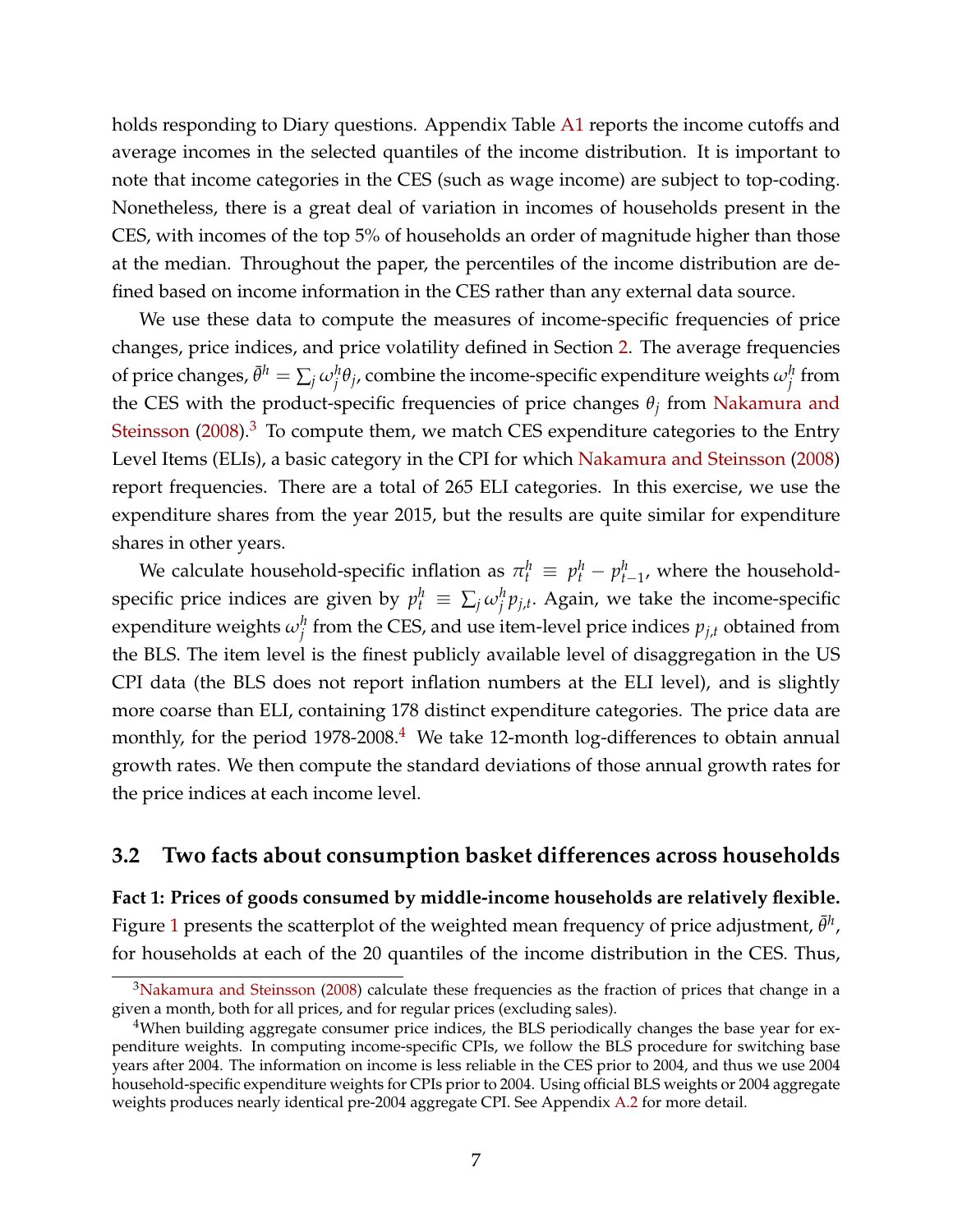each dot corresponds to 5% of households. The solid line through the data is the local polynomial fit, and the shaded area is the 95% confidence interval. The left panel depicts  $\bar{\theta}^h$  when  $\theta_j$  is measured as the frequency of regular (non-sale) price changes, while the right panel measures  $\theta_j$  as the frequency of all price changes, including sales. Mean frequencies of price changes are hump-shaped along the income distribution: middleincome households consume goods with more frequent price changes, while high- and low-income households consume goods with less frequent price changes.



<span id="page-9-0"></span>Figure 1: Weighted mean frequency of price changes

Notes: This figure plots the weighted mean frequency of price changes for households in 20 quantiles of the income distribution. Each dot represents 5% of the income distribution.

Table [1](#page-10-0) summarizes the underlying magnitudes. It reports, for different slices of the income distribution, the weighted mean frequency of price adjustment. For the households around the median – the 40-60 income percentiles – the frequency of regular price adjustment is 22.16 percent per month. For all the households from the 1st to the 95th percentile, that frequency is 21.17 percent per month. By contrast, the frequency falls to 19.27 for the households in the 96th to 99th percentile, and further to 16.82 for the top percentile in the distribution. Thus, the weighted mean frequency of price adjustment is some 25% lower for the households in the top 1% of income compared to the households around the median income. Including sales, the results are quite similar. In particular, the top 1% of the income distribution has an 18% lower weighted mean frequency of price adjustment than the middle of the income distribution.

**Fact 2: Prices of goods consumed by middle-income households are relatively volatile.** Figure [2](#page-11-0) reports the standard deviation of  $\pi_t^h$ , the income-specific inflation. Inflation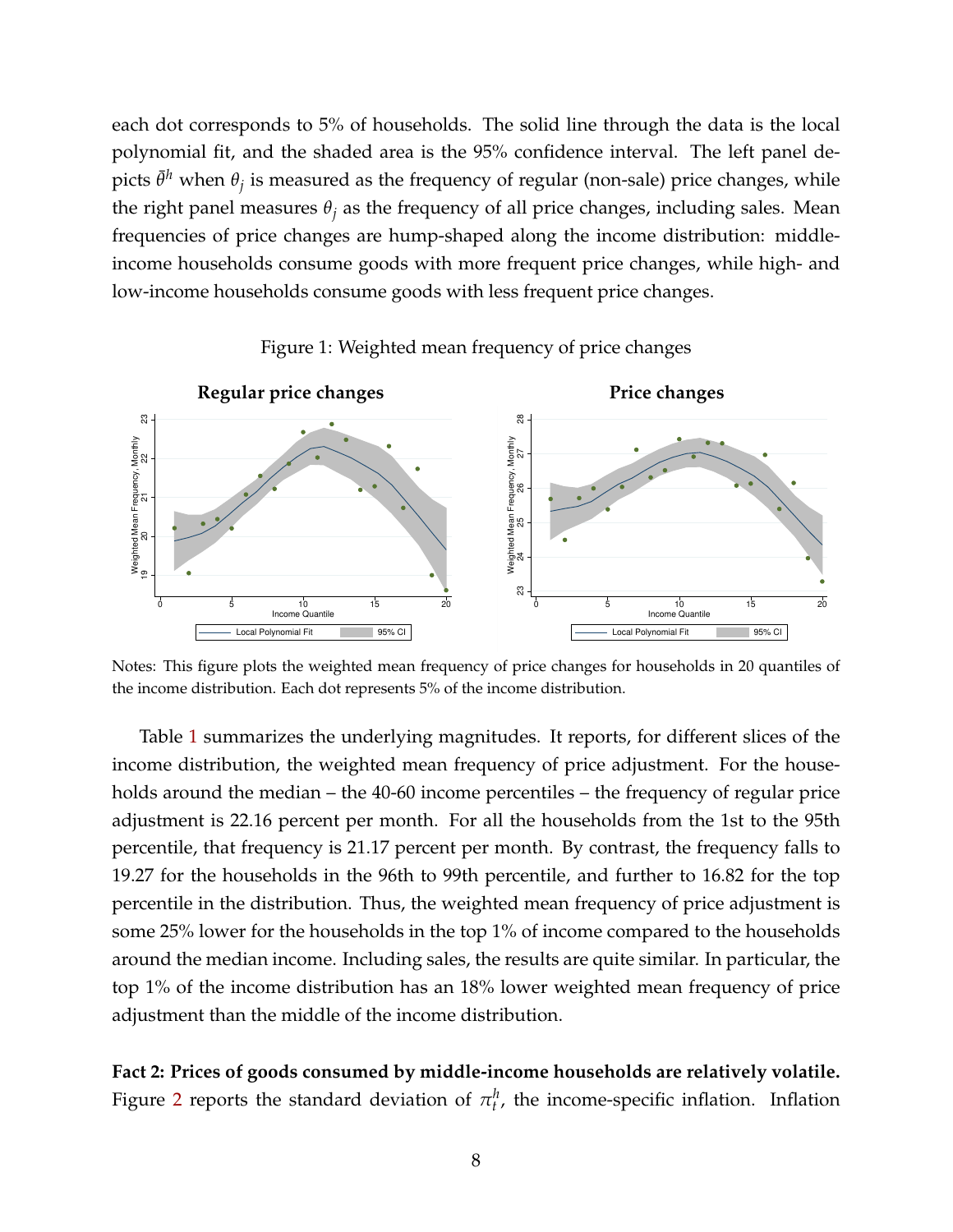|                             | Income percentile               |       |       |       |  |
|-----------------------------|---------------------------------|-------|-------|-------|--|
|                             | 96-99<br>$1-95$<br>40-60<br>100 |       |       |       |  |
| Frequency of price changes: |                                 |       |       |       |  |
| Regular prices              | 22.16                           | 21.17 | 19.27 | 16.82 |  |
| All prices (incl. sales)    | 26.90                           | 26.16 | 23.75 | 22.17 |  |
| Standard deviation of CPI:  | 0.021                           | 0.020 | 0.015 | 0.013 |  |

<span id="page-10-0"></span>Table 1: Weighted mean frequency of price changes and CPI volatility at different points on the income distribution

Note: This table reports the weighted mean frequency of price changes, and the standard deviation of the 12-month log change in CPI for consumers of different incomes.

volatility is also hump-shaped along the income distribution. The households with middle incomes experience the highest inflation volatility, whereas the lowest volatility is found at the top of the income distribution. The bottom of Table [1](#page-10-0) reports the values of the standard deviation of inflation faced by consumers of different incomes. The annual inflation rate has a standard deviation of 0.020 for consumers in the bottom 95% of the income distribution, and 0.021 for consumers in the middle (40-60th percentiles). By contrast, the standard deviation of annual inflation is 0.015 for households in the 96th to 99th percentile of the income distribution, and 0.013 for those in the top 1%.

**Discussion:** What consumption patterns are responsible for these differences in price stickiness and volatility across baskets? Table [2](#page-12-0) reports the 10 consumption items with the largest differences in the expenditure shares between the middle 20% of the income distribution and the top 1% of the income distribution. The 10 items in the top panel are those for which the middle 20% of the income distribution consume the most relative to the top 1%, and the 10 items in the bottom panel report the opposite categories. The top categories in which the middle-income consumers exhibit highest expenditure shares relative to the top 1% are mainly goods such as Gasoline, Electricity, Motor Vehicle Insurance, and Used Cars. The items with the largest expenditure shares of the top 1% relative to the middle income consumers are mostly services, such as Elementary School and College Tuition, Child Care, Airfare, Domestic Services, and Club Membership Fees.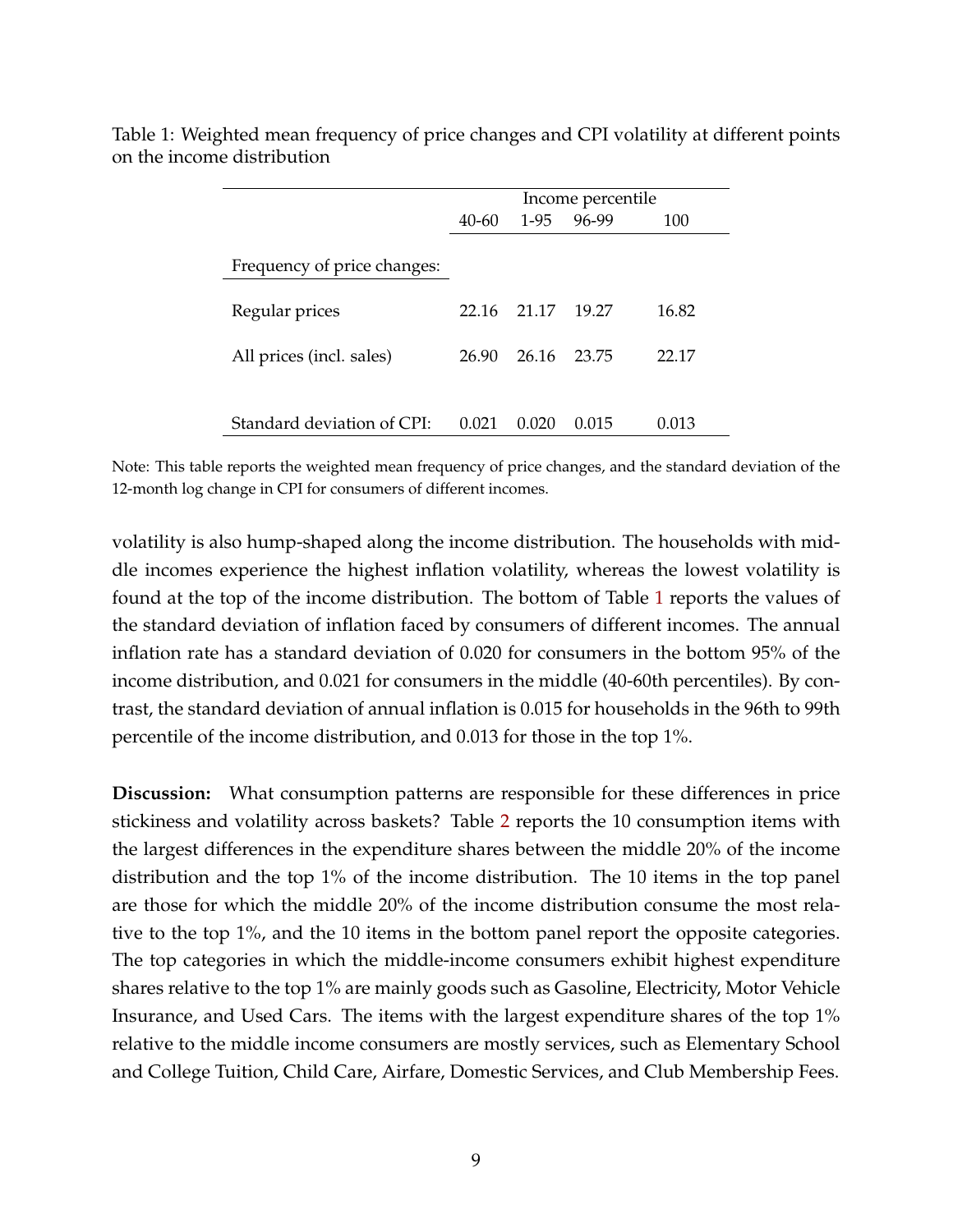

<span id="page-11-0"></span>Figure 2: Standard deviation of the changes in consumption price indices

Notes: This figure plots the standard deviation of the 12-month log difference in the consumption price indices for households in 20 quantiles of the income distribution. Each dot represents 5% of the income distribution.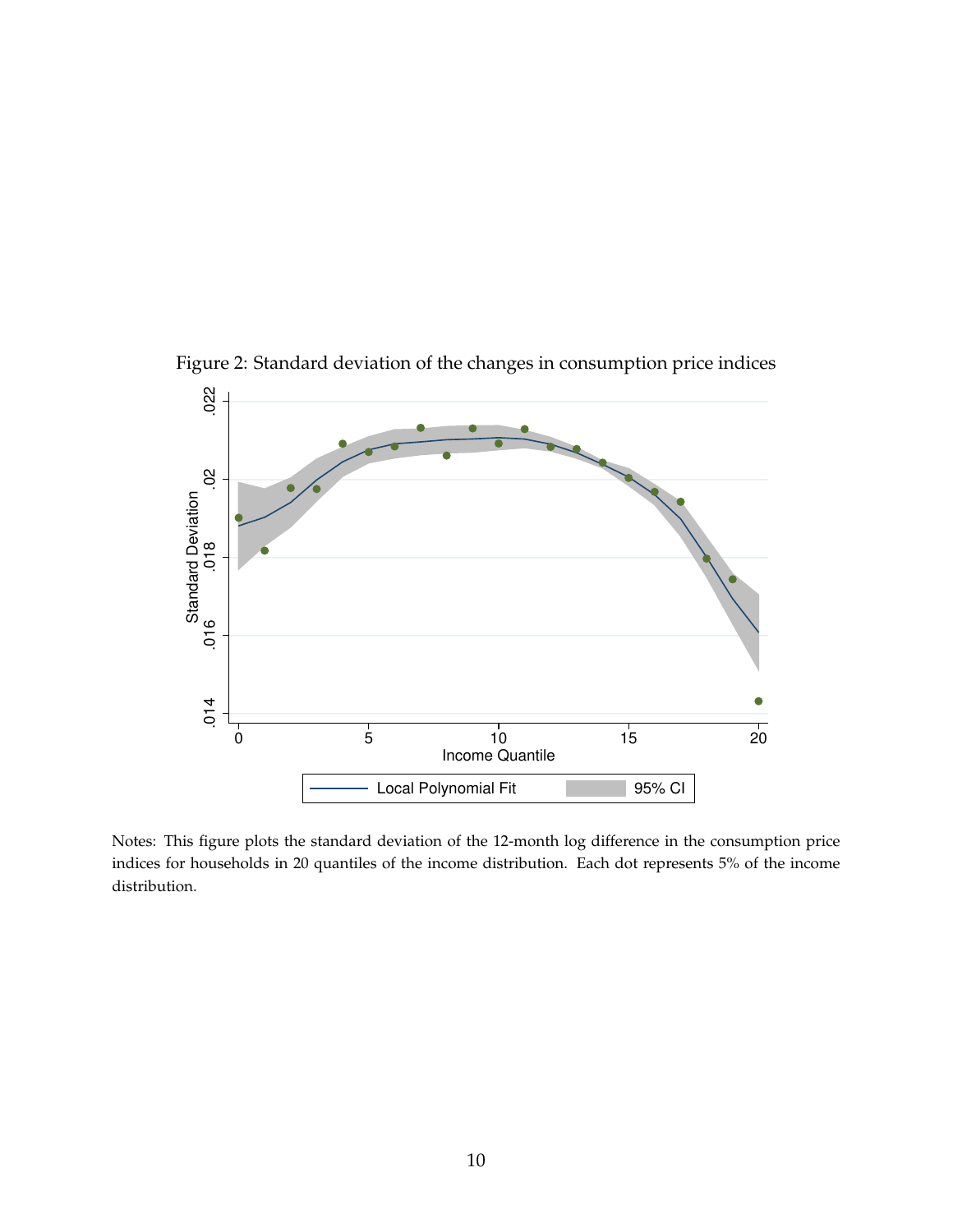|                                                               |           | Income percentile |            | ັ<br>Regular | Price  | St.                |
|---------------------------------------------------------------|-----------|-------------------|------------|--------------|--------|--------------------|
| Category                                                      | $40 - 60$ | 100               | Difference | Price Change | Change | Dev.               |
|                                                               |           |                   |            |              |        |                    |
| Top 10, larger expenditure shares by middle class             |           |                   |            |              |        |                    |
| Gasoline (all types)                                          | 0.084     | 0.038             | $-0.046$   | 87.71        | 87.74  | 0.208              |
| Electricity                                                   | 0.050     | 0.025             | $-0.025$   | 38.14        | 38.14  | 0.035              |
| Limited service meals and snacks                              | 0.037     | 0.018             | $-0.018$   | 6.13         | 7.00   | 0.009              |
| Wireless telephone services                                   | 0.032     | 0.014             | $-0.018$   | 13.00        | 13.00  | 0.044              |
| Motor vehicle insurance                                       | 0.039     | 0.021             | $-0.018$   | 8.16         | 8.16   | 0.025              |
| Hospital services                                             | 0.037     | 0.024             | $-0.013$   | 6.26         | 6.26   | 0.014              |
| Cable and satellite television and radio service              | 0.024     | 0.012             | $-0.013$   | 12.35        | 12.83  | 0.015              |
| Used cars and trucks                                          | 0.028     | 0.016             | $-0.012$   | 100.00       | 100.00 | 0.052              |
| Prescription drugs                                            | 0.022     | 0.011             | $-0.011$   | 15.03        | 15.09  | 0.015              |
| Cigarettes                                                    | 0.012     | 0.001             | $-0.010$   | 23.17        | 33.59  | 0.073              |
| Mean                                                          |           |                   |            | 31.00        | 32.18  | 0.049              |
| Median                                                        |           |                   |            | 14.02        | 14.04  | 0.030              |
|                                                               |           |                   |            |              |        |                    |
| Top 10, larger expenditure shares by top 1%                   |           |                   |            |              |        |                    |
| College tuition and fees                                      | 0.012     | 0.051             | 0.039      | 5.77         | 5.77   | $\overline{0.018}$ |
| Child care and nursery school                                 | 0.006     | 0.030             | 0.024      | 6.91         | 6.91   | 0.011              |
| Elementary and high school tuition and fees                   | 0.002     | 0.025             | 0.023      | 6.23         | 6.23   | 0.013              |
| Watches                                                       | 0.001     | 0.021             | 0.021      | 3.06         | 19.83  | 0.028              |
| Airline fare                                                  | 0.008     | 0.028             | 0.020      | 59.84        | 59.84  | 0.062              |
| Domestic services                                             | 0.002     | 0.019             | 0.017      | 4.31         | 4.31   | 0.014              |
| Club dues and fees for participant sports and group exercises | 0.006     | 0.022             | 0.016      | 8.57         | 12.56  | 0.017              |
| Other lodging away from home including hotels and motels      | 0.007     | 0.023             | 0.015      | 41.73        | 42.75  | 0.034              |
| New vehicles                                                  | 0.048     | 0.057             | 0.009      | 18.89        | 19.45  | 0.014              |
| Admissions                                                    | 0.005     | 0.013             | 0.008      | 8.07         | 8.39   | 0.017              |
| Mean                                                          |           |                   |            | 16.34        | 18.60  | 0.023              |
| Median                                                        |           |                   |            | 7.49         | 10.47  | 0.017              |

<span id="page-12-0"></span>Table 2: Expenditure share differences, frequency of price adjustment, and volatility of price changes

Note: This table reports the product categories with the largest differences in expenditure shares between the middle (40th-60th percentiles) and thetop 1% of the income distribution, the frequency of price changes, and the standard deviation of 12-month log price changes for those products.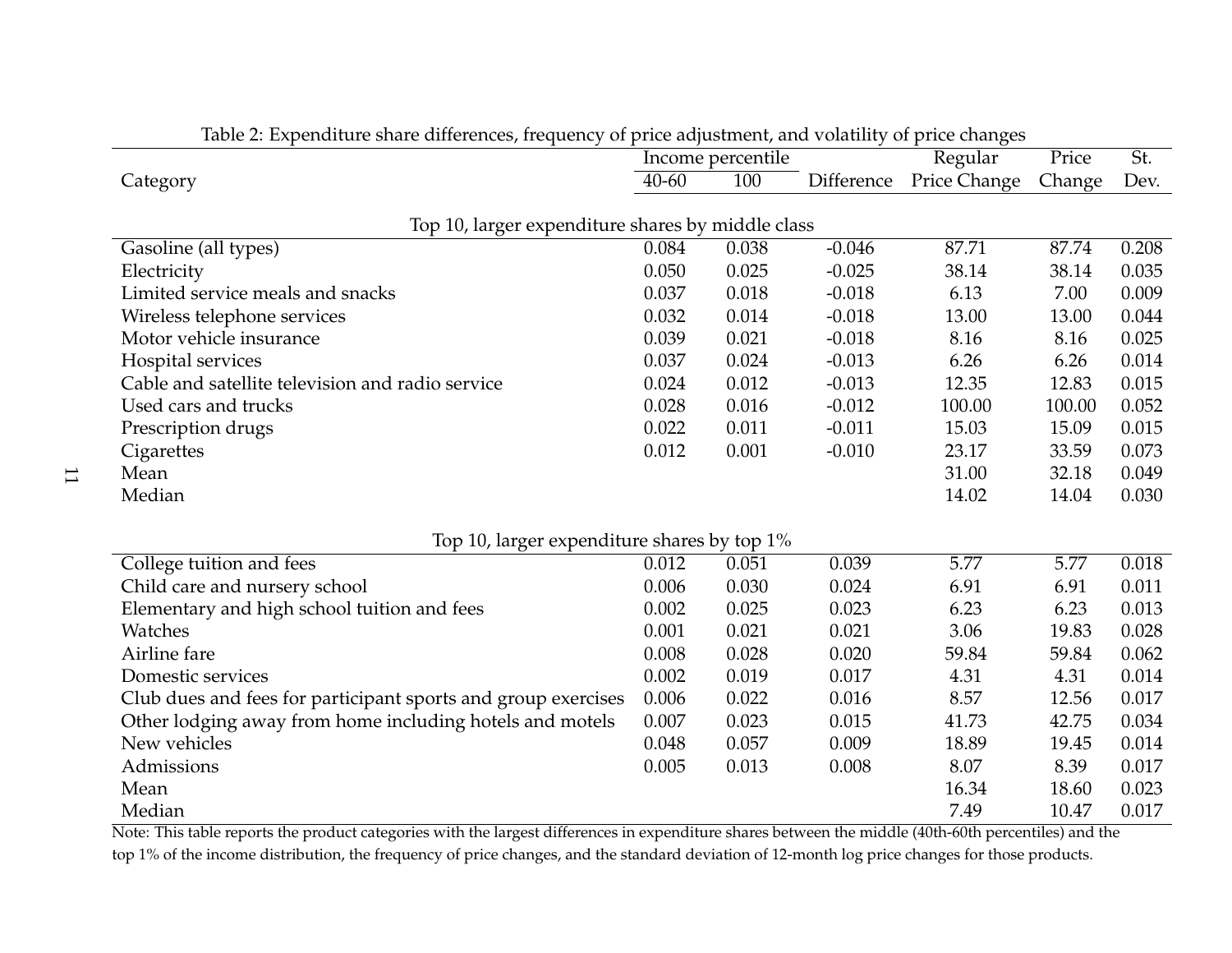The last three columns report the frequency of the regular price adjustment, the overall price adjustment, and the standard deviation of price changes in these 20 categories. Among the 10 categories consumed more intensively at the middle of the income distribution, the frequency of monthly price adjustment is in excess of 30%. Among the 10 items most disproportionately consumed by the top 1%, the frequency of regular price adjustment is 16%, and total price adjustment 18%. In either case, the difference in average price adjustment frequency between these two sets of items is pronounced. Note that the pattern of price stickiness is not universal. Among the top 1%'s (relative) top 10 items is Airfare, with price adjustment frequency of almost 60% per month. On the flip side, General Medical Practice and Limited Service Meals are in the middle 20%'s top 10, and among the price-stickiest categories.

The left panel of Figure [3](#page-13-0) plots the frequency of the regular price adjustment on the y-axis against the difference in the expenditure shares between the top 1% and the middle 20%, with positive values meaning that the top 1% has higher expenditure shares in that category. The majority of categories are concentrated on 0, implying that the high- and the middle-income categories have similar expenditure shares. There is a large range, however, and all in all the relationship between these relative shares and the frequency of price adjustment is negative. The correlation between the x-axis and y-axis variables is  $-0.251.$ 

<span id="page-13-0"></span>Figure 3: Expenditure differences, frequency of price changes, and standard deviation of price changes



Notes: The left panel plots the frequency of price changes against the difference in sectoral expenditure shares between households in the top 1% and the middle 20% of the income distribution. The right panel plots the standard deviation of 12-month log price change against the difference in sectoral expenditure shares between households in the top 1% and the middle 20% of the income distribution. Both panels include the OLS fit through the data.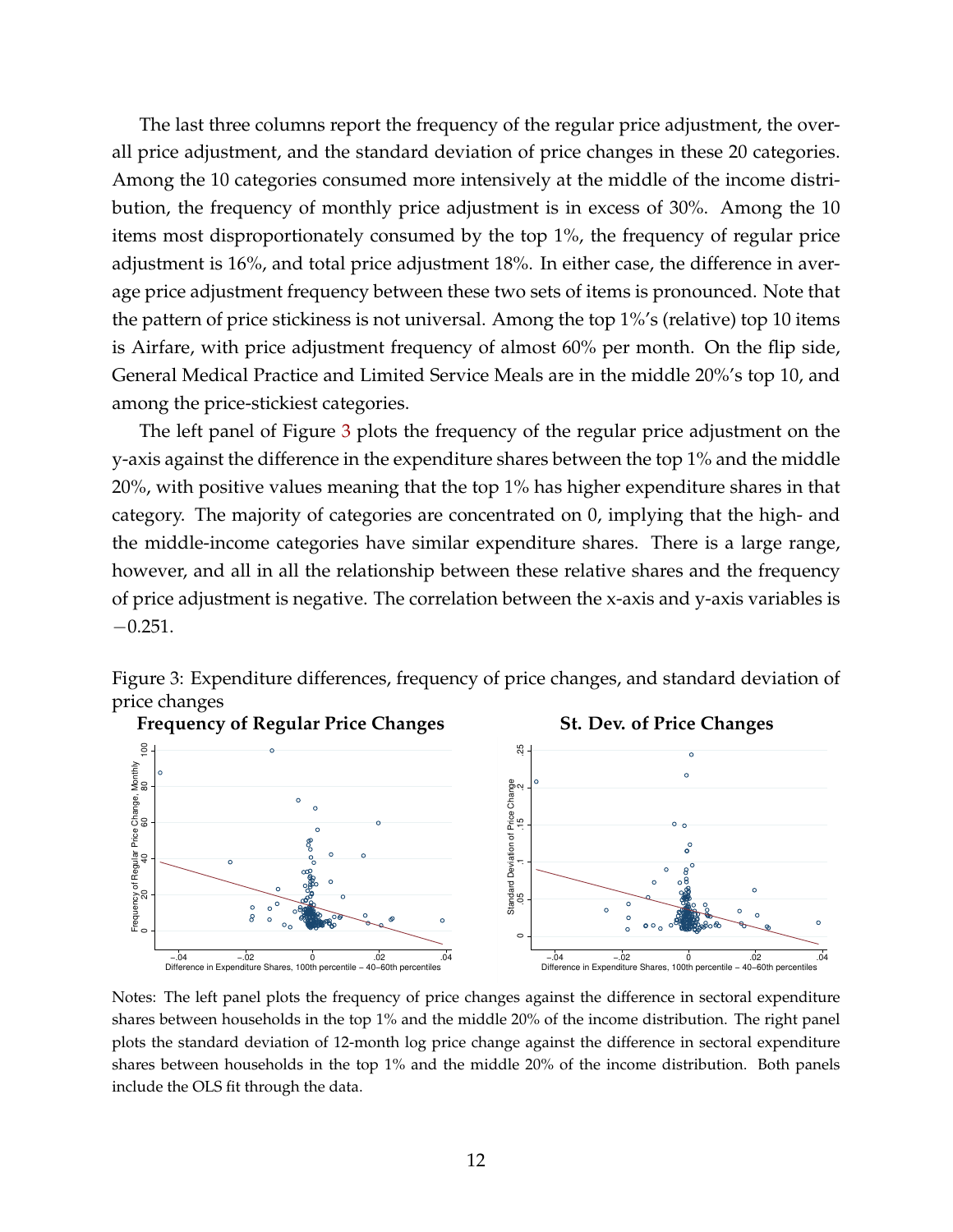The categories with the largest expenditure share differences also differ substantially in the standard deviation of item-level price changes. The mean standard deviation of 12-month log price changes in the set of goods consumed most disproportionately by the middle-income households is 0.049, more than double the 0.023 mean in the set of goods consumed by high-income households. The outlier sector here is Gasoline, whose standard deviation is 0.208, and which is also the sector with the single largest expenditure share discrepancy – in either direction – between the middle- and high-income households. But the differences persist even if we focus on the median standard deviation, or drop Gasoline when computing the mean. The right panel of Figure [3](#page-13-0) displays the scatterplot of the standard deviation of log price change at the item level against the expenditure share difference between the high- and middle-income consumers. Once again, most expenditure share differences are close to zero. Nonetheless, the correlation between the expenditure share differences and standard deviation of price changes is negative at  $-0.255.$ 

## **3.3 Frequency of price changes and inflation volatility**

This section evaluates the relationship between frequency of price changes and inflation volatility suggested by equations [\(3\)](#page-6-0) and [\(4\)](#page-6-1) of Section [2,](#page-4-0) by providing the data counterparts of those postulated relationships. The left panel of Figure [4](#page-15-1) plots the empirical counterpart of [\(3\)](#page-6-0), along with a 45-degree line. As [\(3\)](#page-6-0) expresses both the right- and lefthand side variables relative to the average, we rescale both the product-level standard deviation and the frequency of price adjustment by their means across items. Each dot represents one of the 178 disaggregated CPI items. A positive relationship with a slope close to unity is evident in this plot; the correlation coefficient between these two variables is 0.715.

The right panel plots the empirical counterpart of [\(4\)](#page-6-1), once again with both y- and x-axis variables rescaled by their respective means and adding a 45-degree line. Each dot represents 5% of the income distribution, as in Figures [1](#page-9-0)[-2.](#page-11-0) There is an evident positive relationship between these two variables, with the correlation coefficient of 0.643. Households consuming more flexible-priced goods tend to experience higher CPI volatility. This is not surprising, as we are in effect plotting the y-axes of Figures [1](#page-9-0) and [2](#page-11-0) against each other, and both follow a similar inverse U-shape with respect to income quantile.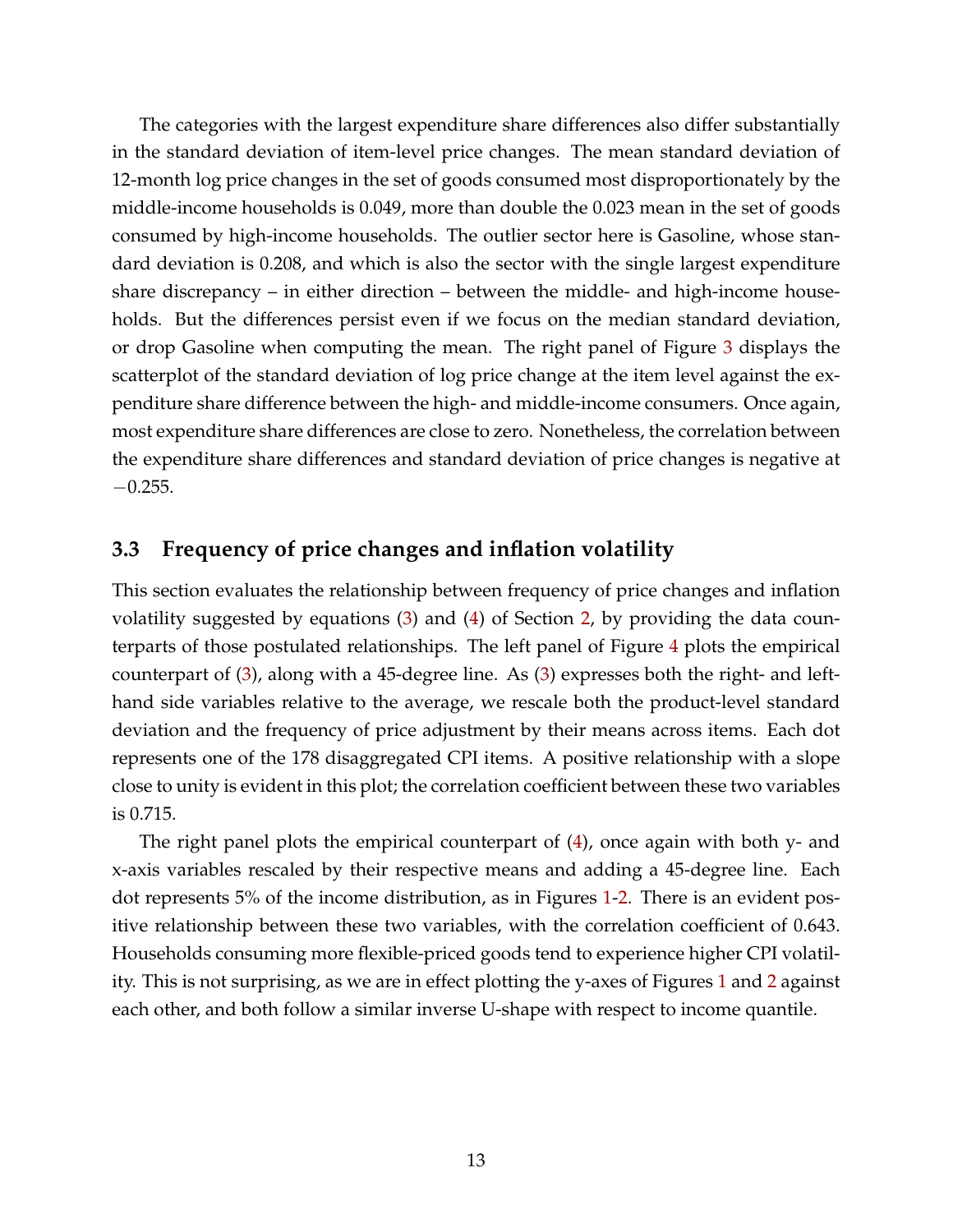<span id="page-15-1"></span>



Notes: The left panel plots the standard deviation of 12-month log price change at the item level vs. the frequency of price adjustment for that item. The right panel plots the standard deviation in the 12-month log change in overall household CPI against the weighed mean frequency of price adjustment for that household type; each dot represents 5% of the income distribution. Both plots include the 45-degree line.

## <span id="page-15-0"></span>**4 FAVAR Evidence**

The previous section shows that prices of goods consumed by high-income households are more sticky and less volatile than those of the goods consumed by middle-income households. This suggests that monetary shocks can have distributional consequences by affecting the relative prices of consumption baskets of households at different points on the income distribution. We now present evidence that monetary policy shocks indeed lead to smaller CPI changes for households at the top of the income distribution relative to the middle.

To do so, we adapt the Factor-Augmented Vector Autoregression (FAVAR) approach of [Bernanke et al.](#page-27-6) [\(2005\)](#page-27-6) and [Boivin et al.](#page-27-4) [\(2009\)](#page-27-4). Let there be a large number of economic series, whose behavior is driven by a vector of common components. This vector includes monetary policy in the form of the Federal Funds rate *i<sup>t</sup>* , and a small number of unobserved common factors **F***<sup>t</sup>* . The joint evolution of the Federal Funds rate and the vector of factors, **C***<sup>t</sup>* , is characterized by a VAR: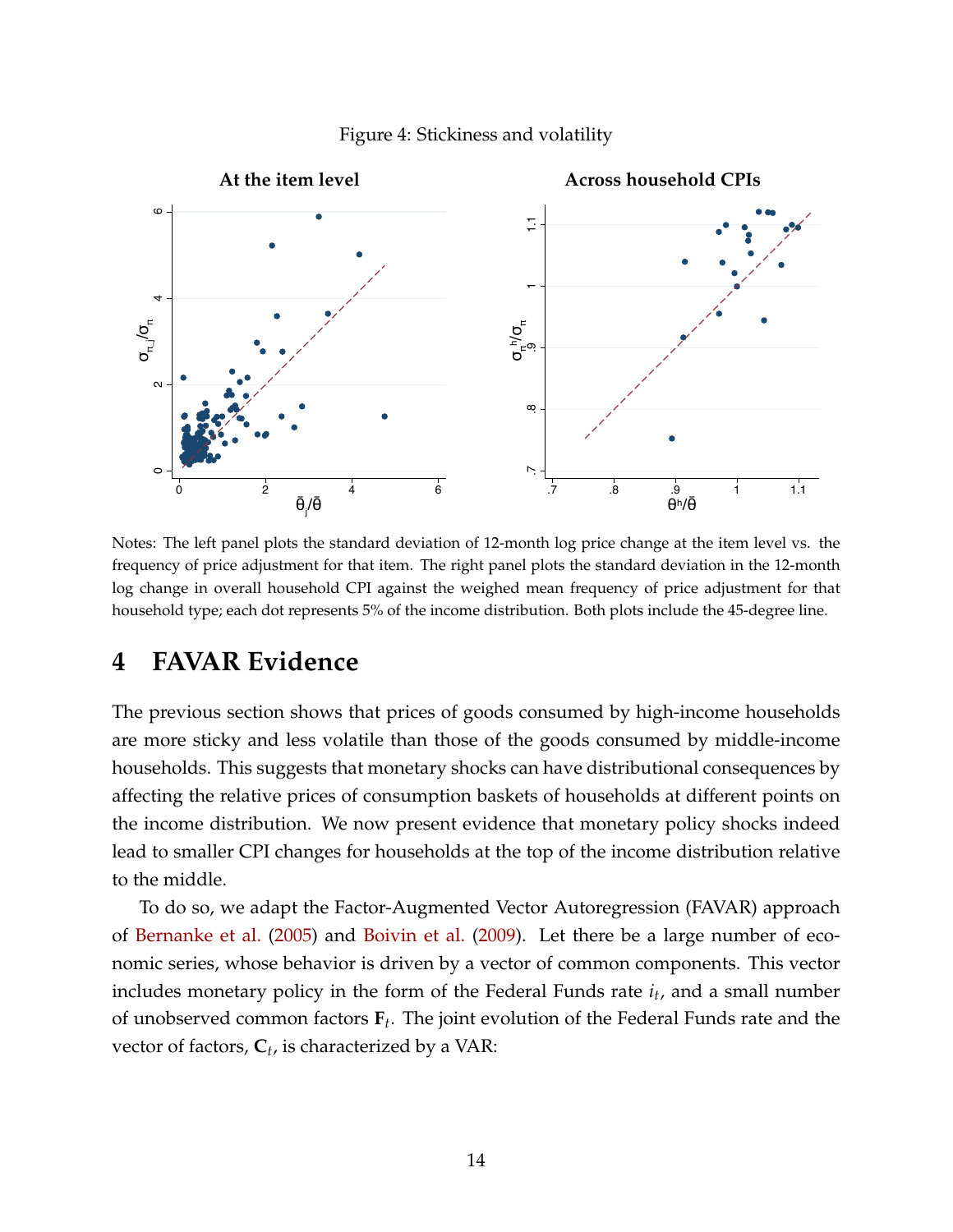<span id="page-16-0"></span>
$$
\mathbf{C}_{t} \equiv \begin{bmatrix} \mathbf{F}_{t} \\ i_{t} \end{bmatrix},
$$

$$
\mathbf{C}_{t} = \Phi(L)\mathbf{C}_{t-1} + \mathbf{v}_{t},
$$
(5)

where  $\Phi(L)$  is a lag polynomial, and  $\mathbf{v}_t$  is an i.i.d. error term.

The vector  $\mathbf{F}_t$  is unobservable. What is observed is a large number of economic series **X***t* . The FAVAR approach assumes that this set of economic series is characterized by a factor model:

<span id="page-16-1"></span>
$$
\mathbf{X}_t = \mathbf{\Lambda} \mathbf{C}_t + \mathbf{e}_t, \tag{6}
$$

where  $\Lambda$  is the matrix of factor loadings. This representation provides a great deal of parsimony because in practice  $\boldsymbol{X}_t$  includes hundreds of series, whereas the dimensionality of the vector of common factors **F***<sup>t</sup>* is typically small: in the [Boivin et al.](#page-27-4) [\(2009\)](#page-27-4) implementation there are 5 common unobserved factors. The significant benefit of estimating model [\(5\)](#page-16-0)-[\(6\)](#page-16-1) is that it yields impulse responses of each of the hundreds of series contained in **X***<sup>t</sup>* to shocks to the elements of **C***<sup>t</sup>* , including monetary policy.

In our application of this approach, the vector  $\mathbf{X}_t$  includes the 100 income-percentilespecific consumption price indices, as well as the additional variables included by [Bernank](#page-27-6)e [et al.](#page-27-6) [\(2005\)](#page-27-6) and [Boivin et al.](#page-27-4) [\(2009\)](#page-27-4), such as sector-level industrial production, employment and earnings, and industry-product-level PPI series. The time frequency is monthly, and the time period is 1978m1-2008m12. [Boivin et al.](#page-27-4) [\(2009\)](#page-27-4) present a detailed evaluation of the performance of the FAVAR model. Here, we focus on the element new in our paper, namely the impulse responses of income-specific CPIs to monetary policy shocks.

The FAVAR produces 100 of those impulse responses, one for each income percentile. Figure [5](#page-17-1) plots those impulse responses for selected percentiles. The monetary policy shock is a 25-basis-point increase in the Federal Funds rate on impact, thus a contraction. The consumption price indices of the high-income households react substantially less to monetary policy shocks than those for the middle of the income distribution. The difference is economically meaningful. After 12 months, the top-1% households' CPI responds by 34% less, and the 96-99th percentile households by 22% less, than the CPI of the households in the middle of the income distribution (40-60th percentiles). After 24 months, the differences are still 12% and 6%, respectively.

A well-known feature of the VAR impulse responses of prices to monetary shocks is that the confidence intervals are wide, and it is often not possible to reject a zero impact of a monetary shock on aggregate CPI. This is the case in the [Boivin et al.](#page-27-4) [\(2009\)](#page-27-4) FAVAR model that forms our baseline analysis. However, our main object of interest is not the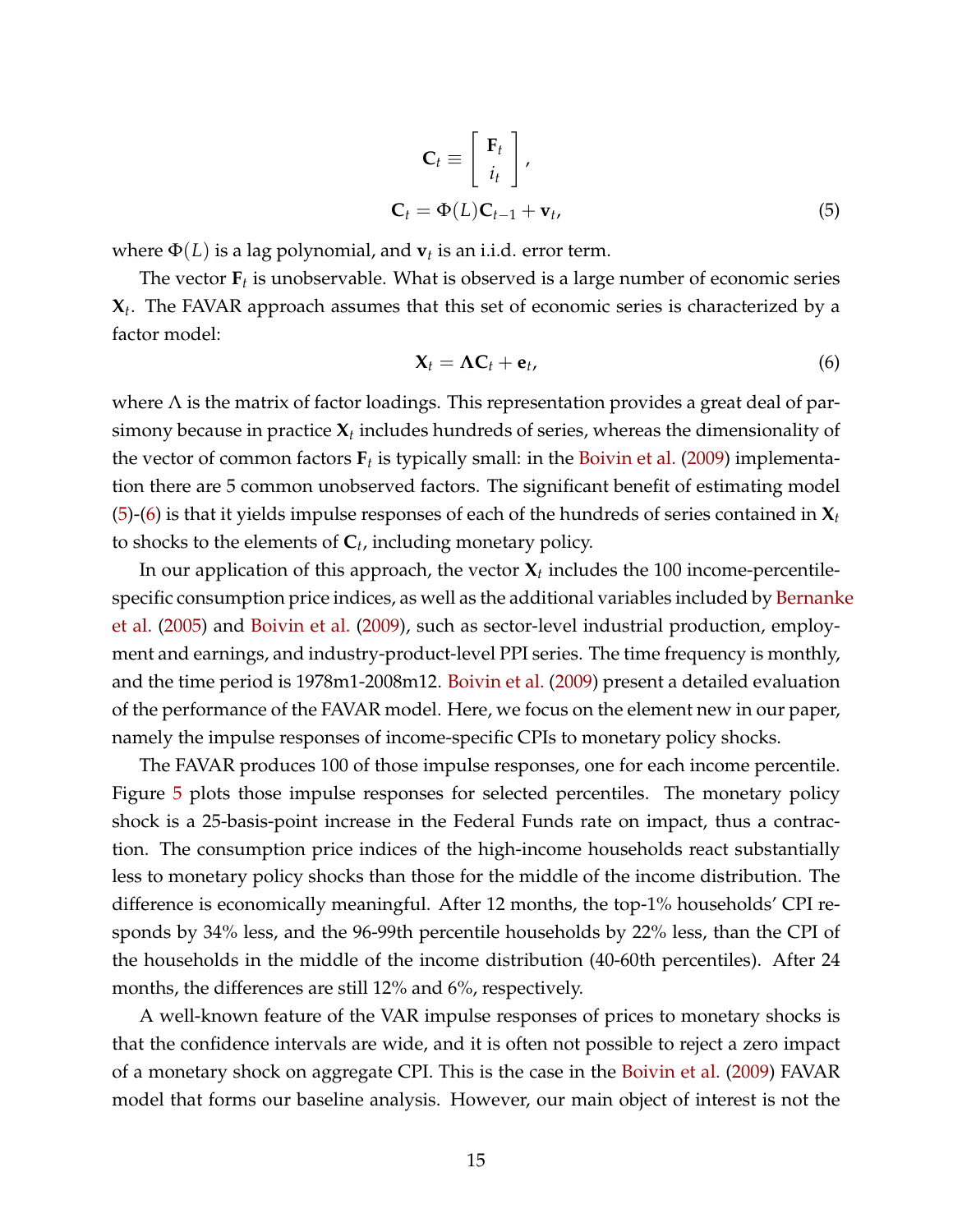

<span id="page-17-1"></span>Figure 5: Income-specific CPI impulse responses to a monetary policy shock



overall response of prices to a monetary shock, but rather the differential response of the CPIs of different households. Figure [6](#page-18-0) plots the difference in the impulse responses between the CPI of the top 1% and the CPI of the middle 20% of the income distribution (left panel), and the difference between the top 1% and aggregate CPI (right panel). Both panels include the 90% boostrapped confidence intervals. The difference between impulse responses is significant at the 10% level for most of the lags between 8 and 21 months.<sup>[5](#page-17-2)</sup>

## <span id="page-17-0"></span>**5 Quantitative framework**

This section sets up a sticky price model with multiple households and sectors to evaluate how monetary shocks affect consumption price indices for households at different points of the income distribution.

<span id="page-17-2"></span><sup>&</sup>lt;sup>5</sup>Note that the impulse is a monetary contractions, and thus the changes in the CPIs are negative after an initial few months. Since the top-income CPIs respond by less in absolute terms, the difference between the top- and middle-income CPIs is positive.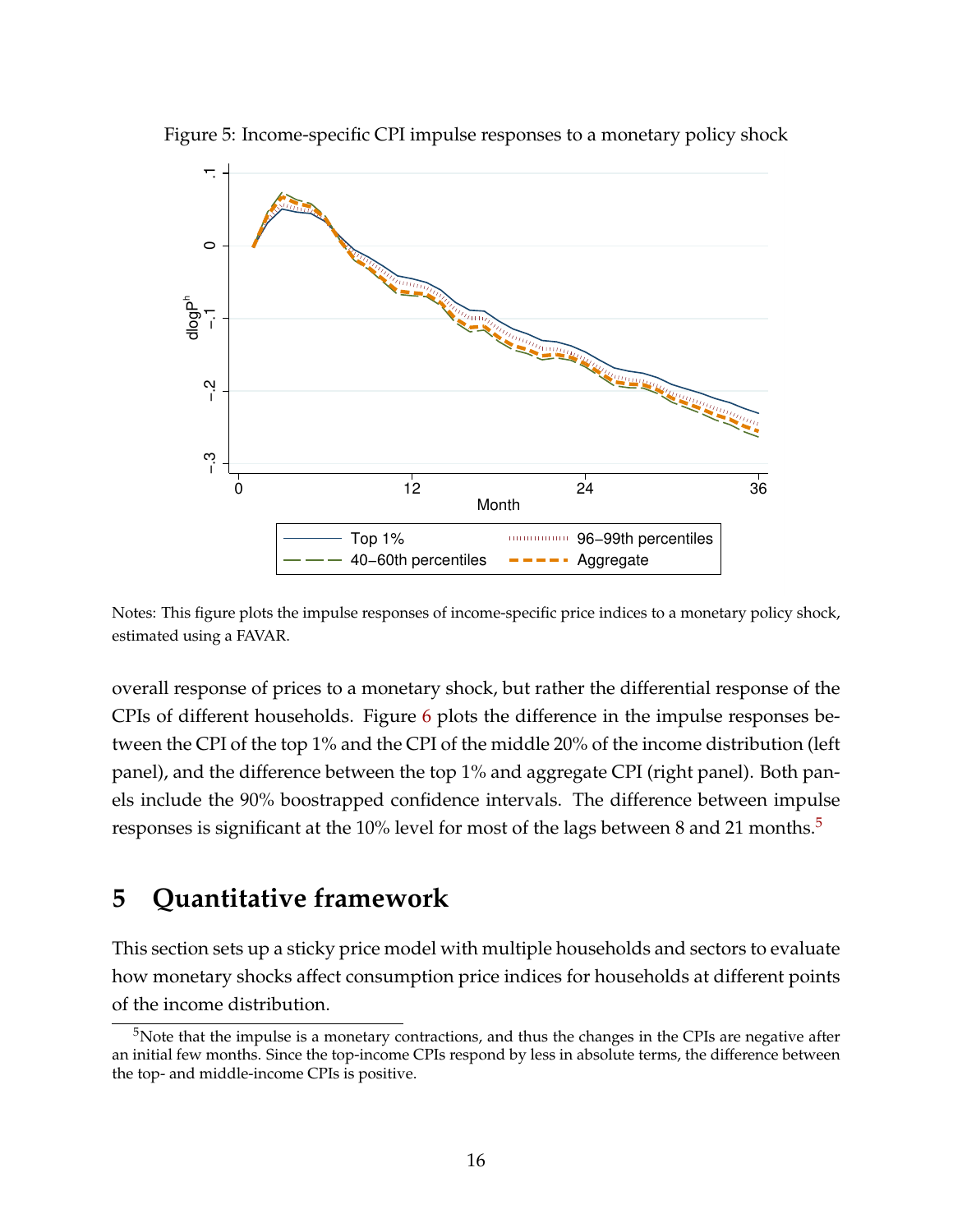<span id="page-18-0"></span>



Notes: The left panel plots the difference between the impulse responses of the price index of the top 1% of households and the middle 20% of households to a monetary shock, while the right panel plots the difference between the impulse responses of the price index of the top 1% of households and the aggregate price index, along the 90% bootstrapped confidence intervals.

#### **5.1 Setup**

**Preliminaries:** We consider an economy populated by *H* types of households indexed by *h*. Households get utility from consuming a bundle of goods produced by *J* different sectors of the economy indexed by *j*. Sectoral goods are produced by aggregating the output of a continuum of monopolistic intermediate producers indexed by *i*. The monetary authority sets the nominal interest rate following a Taylor rule.

**Households:** Each type of household *h* has preferences given by:

<span id="page-18-2"></span><span id="page-18-1"></span>
$$
U^h = \mathbb{E}_0 \sum_{t=0}^{\infty} \beta^t \left[ ln C_t^h - N_t^h \right], \tag{7}
$$

and faces the budget constraint:

$$
P_t^h C_t^h + \Theta_{t,t+1} B_{t+1}^h = W_t A^h N_t^h + T_t^h + B_t^h. \tag{8}
$$

Here,  $C_t^h$  is the bundle of goods consumed by households of type  $h$ , and  $P_t^h$  is the price of this bundle.  $N_t^h$  and  $A^h$  respectively denote labor supply and the efficiency of household *h*, and  $W_t$  is the nominal wage per efficiency unit.  $B_{t+1}^h$  is a bond that pays one dollar in  $t + 1$ , and  $\Theta_{t,t+1}$  is the date  $t$  price of that bond. Finally,  $T_t^h$  are transfers to the households from the government and from firms' profits.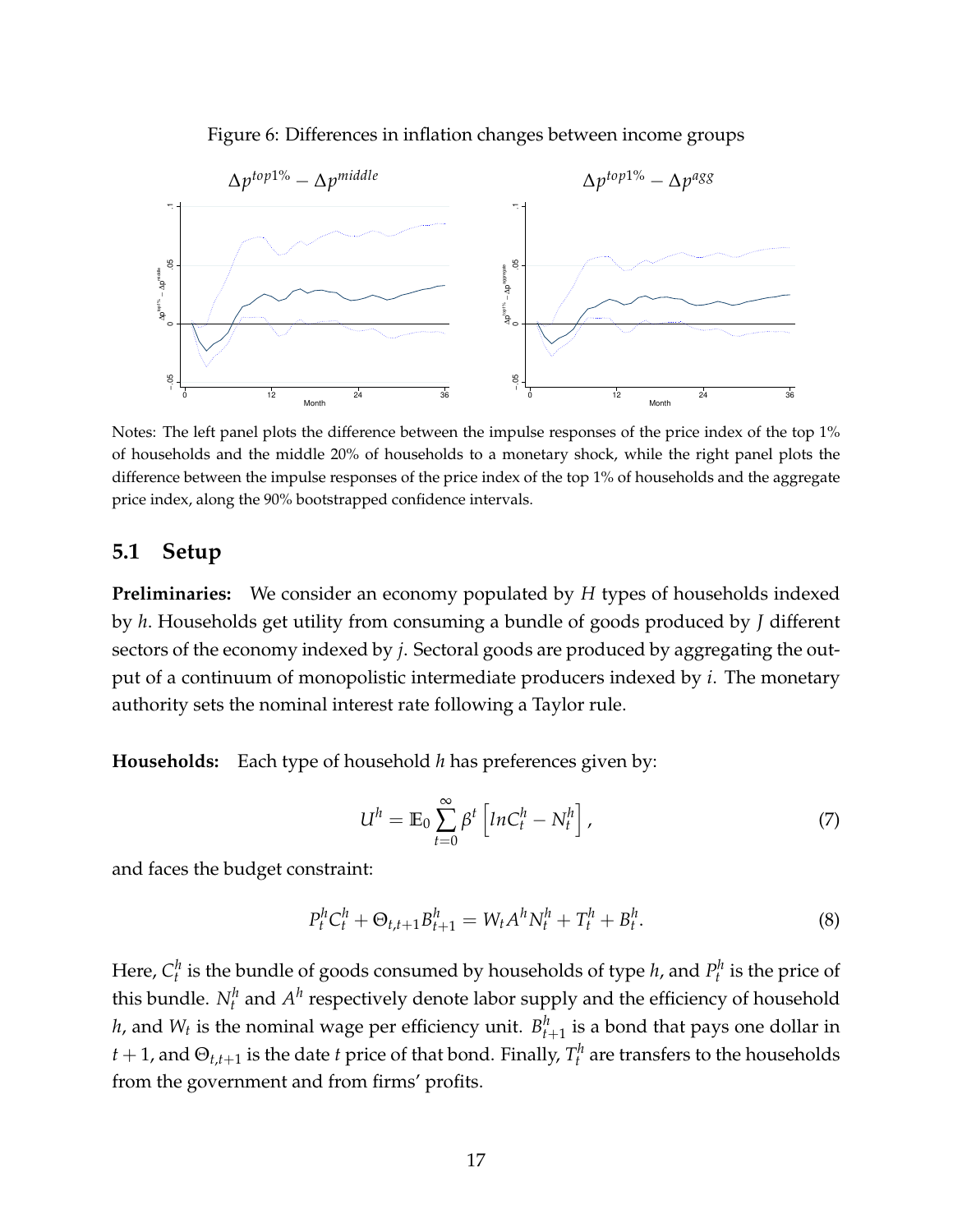The bundle of goods consumed by each type of household is:

<span id="page-19-0"></span>
$$
C_t^h = \left[\sum_j^J \left(\omega_j^h\right)^{\frac{1}{\eta}} \left(C_{j,t}^h\right)^{\frac{\eta-1}{\eta}}\right]^{\frac{\eta}{\eta-1}},\tag{9}
$$

where  $C_i^h$  $j_{j,t}^h$  denotes household *h'*s consumption of final goods from sector *j*, and  $\omega_j^h$  is a household-specific weight for sector *j*. The price index associated with this bundle is:

$$
P_t^h = \left[\sum_j^J \omega_j^h P_{j,t}^{1-\eta}\right]^{\frac{1}{1-\eta}},
$$

where  $P_{j,t}$  is the price of the sector *j* aggregate. Note that both  $C_t^h$  and  $P_t^h$  are indexed by *h*, as the bundle [\(9\)](#page-19-0) differs across households. Monetary shocks can differentially affect households if households put different weights across sectors and shocks have heterogeneous effects across sectoral prices *Pj*,*<sup>t</sup>* .

**Sectoral demands and technologies:** The demand function associated with the bundle [\(9\)](#page-19-0) is given by:

<span id="page-19-1"></span>
$$
C_{j,t}^h = \omega_j^h \left[ \frac{P_{j,t}}{P_t^h} \right]^{-\eta} C_t^h.
$$

Adding across households, aggregate demand for the final good produced in sector *j* is

$$
P_{j,t}C_{j,t} = \omega_{j,t} \left[\frac{P_{j,t}}{P_t}\right]^{1-\eta} P_t C_t,
$$
\n(10)

where  $P_t C_t$  are aggregate nominal expenditures,  $\omega_{j,t} \equiv \sum_h \omega_j^h s^h \frac{\left[P_t^h\right]^{\eta-1}}{\sum_{k} s_k \left[p_h^h\right]^{\eta}}$  $\frac{1}{\sum_{h} s_h [P_t^h]^{\eta-1}}$ , and  $P_t \equiv$ 

 $\left[ \sum_j \omega_{j,t} P^{1-\eta}_{j,t} \right]$ *j*,*t*  $\int_{0}^{\frac{1}{1-\eta}}$ . In these expressions, *s*<sup>*h*</sup> is the share of household *h* in aggregate expenditures.

Sectoral goods are produced by aggregating the output of a continuum of intermediate producers according to

$$
Y_{j,t} = \left[ \int Y_{j,t} \left( i \right)^{\frac{\gamma-1}{\gamma}} di \right]^{\frac{\gamma}{\gamma-1}}.
$$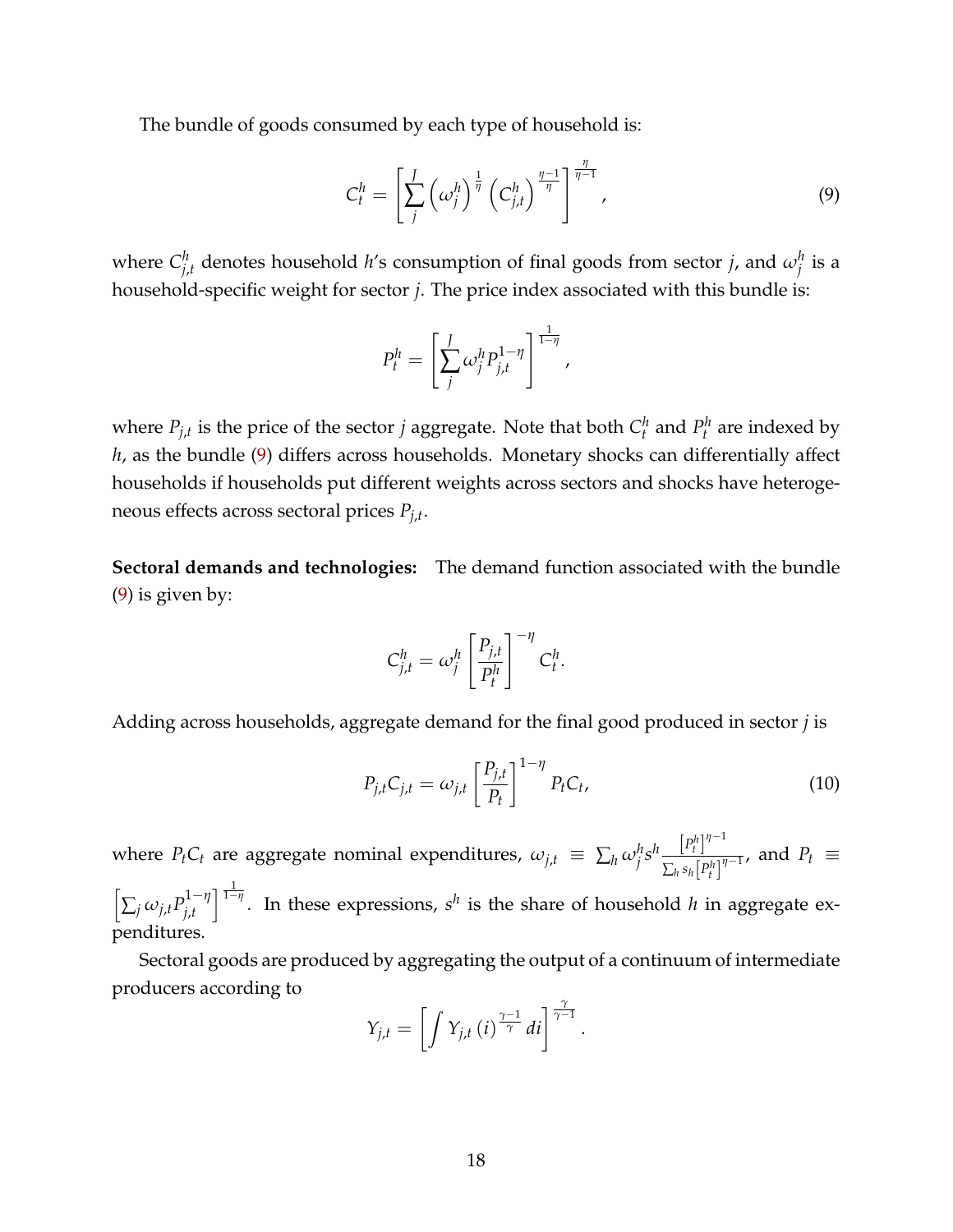Total demand faced by intermediate producer *i* is then:

<span id="page-20-0"></span>
$$
Y_{j,t}(i) = \left[\frac{P_{j,t}(i)}{P_{j,t}}\right]^{-\gamma} Y_{j,t}.
$$
\n(11)

**Intermediate good producers:** Intermediate producers behave as monopolistic competitors and set prices as in [Calvo](#page-27-10) [\(1983\)](#page-27-10). The probability that a producer can change its price in any period depends on the sector in which it operates, and is given by *θ<sup>j</sup>* . The producers operate a linear technology

<span id="page-20-1"></span>
$$
Y_{j,t} \left( i \right) = \bar{N}_{j,t} \left( i \right), \tag{12}
$$

where  $\bar{N}_{j,t}\left(i\right)$  denotes the efficiency units of labor used by producer  $i.$  The profit-maximizing price for an intermediate producer that gets to adjust prices satisfies:

$$
\bar{P}_{j,t} = \arg \max \left\{ \sum_{k=0}^{\infty} \left( 1 - \theta_j \right)^k \mathbb{E}_t \left\{ \Theta_{t,t+k} \left[ \bar{P}_{j,t} - W_{t+k} \right] Y_{j,t+k} \left( i \right) \right\} \right\}
$$
\nsubject to

\n(11).

**Monetary policy:** The monetary authority sets nominal interest rates according to a Taylor rule:

$$
exp(i_t) = exp(\rho_i i_{t-1}) \left[\Pi_t^{\phi_{\pi}} \left[\frac{Y_t}{\bar{Y}}\right]^{\phi_y}\right]^{1-\rho_i} exp(v_t),
$$

where  $i_t \equiv -logQ_{t,t+1}$  is the nominal interest rate,  $\Pi_t \equiv P_t/P_{t-1}$  is aggregate inflation, and  $\bar{Y}$  is the efficient level of output. Finally,  $\nu_t$  is a monetary shock that satisfies

$$
\nu_t = \rho_\nu \nu_t + \varepsilon_{\nu,t},\tag{14}
$$

with  $\varepsilon_{\nu,t} \sim N(0,\sigma_{\varepsilon_{\nu}})$ .

**Equilibrium:** An equilibrium for this economy is a set of allocations for the households  $\{C^h_t, C^h_{\overline{l},\overline{l}}\}$  $\{Y_{j,t'}^{h}N_t^h\}_{\forall j,h,t}$ , sectoral good producers  $\{Y_t^{j}$ *t* , n *Y j*  $\left\{ \begin{array}{c} i \end{array} \right\}$  $\sum_{i}^{j} \sqrt{\bar{N}_t^j}$  $\left\{ \begin{array}{c} i \\ t \end{array} \right\}$  $\{a_i\}_{\forall j,t}$  , and price policy functions for intermediate producers  $\{ \bar{P}_{j,t} \}_{\forall j,t'}$  such that given prices: (i) households maximize [\(7\)](#page-18-1) subject to [\(8\)](#page-18-2); (ii) sector *j* final producers minimize costs according to equations [\(10\)](#page-19-1) and [\(11\)](#page-20-0); (iii) intermediate producers maximize profits by solving [\(13\)](#page-20-1); and (iv) goods and labor markets clear,  $\sum_{h} C_{j,t}^{h} = Y_{t}^{j}$  $\sum_{h} A^{h} N_{t}^{h} = \sum_{j} A^{h} \int \bar{N}_{j,t} \left(i\right) di.$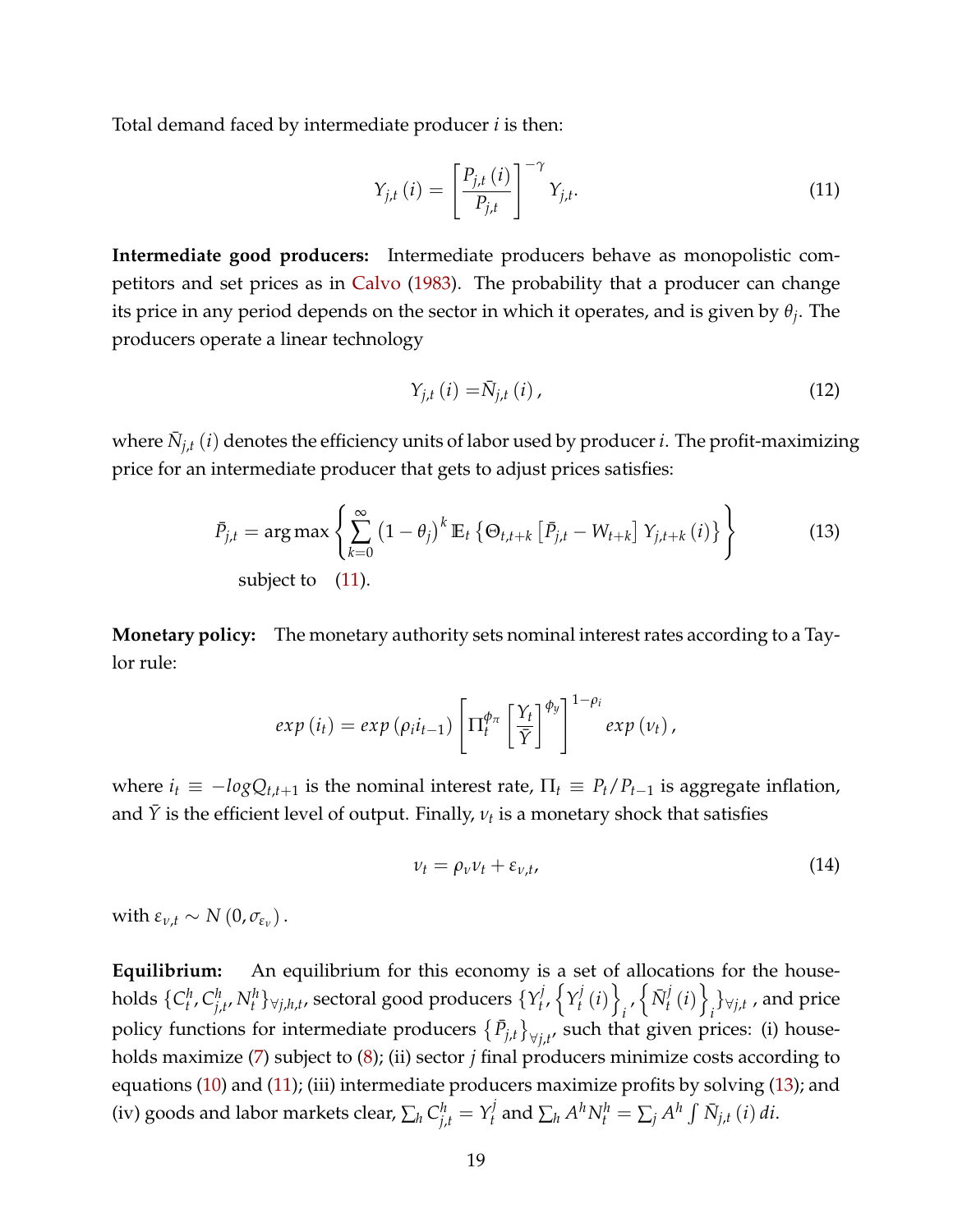We now characterize the equilibrium of a log-linearized version of this economy. In what follows, we use lower-case letters to denote the log-deviations of a variable from its non-stochastic steady state. The optimality conditions associated with the household problem are the labor-leisure condition:

$$
P_t^h C_t^h = A^h W_t,
$$

and the Euler equation:

$$
\Theta_{t,t+1} = \beta \mathbb{E}_t \left\{ \frac{P_t^h C_t^h}{P_{t+1}^h C_{t+1}^h} \right\}.
$$

Adding the labor-leisure condition across households we obtain that each type of household gets a constant share of nominal consumption expenditures,  $s^h \equiv \frac{P_t^h C_t^h}{P_t C_t} = \frac{A^h}{A}$  $\frac{4^n}{A}$ , where  $A\equiv \sum_h A^h.$  Substituting into the optimality conditions and log-linearizing we obtain:

<span id="page-21-1"></span><span id="page-21-0"></span>
$$
w_t - p_t = c_t, \tag{15}
$$

and

$$
c_t = \mathbb{E}_t \left\{ c_{t+1} \right\} - \left[ i_t - \mathbb{E}_t \left\{ \pi_{t+1} \right\} - \rho \right], \tag{16}
$$

with *ρ*  $\equiv -logβ$ . Goods market clearing implies *y<sub>t</sub>* = *c<sub>t</sub>*. Substituting into equation [\(16\)](#page-21-0) we obtain:

$$
y_t = \mathbb{E}_t \{ y_{t+1} \} - [i_t - \mathbb{E}_t \{ \pi_{t+1} \} - \rho]. \tag{17}
$$

The optimal log-price that solves [\(13\)](#page-20-1) can be written recursively as:

$$
\bar{p}_{j,t} = \left[1 - \beta\left(1 - \theta_j\right)\right]w_t + \beta\left(1 - \theta_j\right)\mathbb{E}_t\left[\bar{p}_{j,t+1}\right],
$$

and the law of motion for the sectoral price indices is

$$
p_{j,t} = \theta_j \bar{p}_{j,t} + \left[1 - \theta_j\right] p_{j,t-1}.
$$

Combining we these two equations we obtain a sectoral Phillips curve,

$$
\pi_{j,t} = \lambda_j \left[ w_t - p_{j,t} \right] + \beta \mathbb{E}_t \left\{ \pi_{j,t+1} \right\},\tag{18}
$$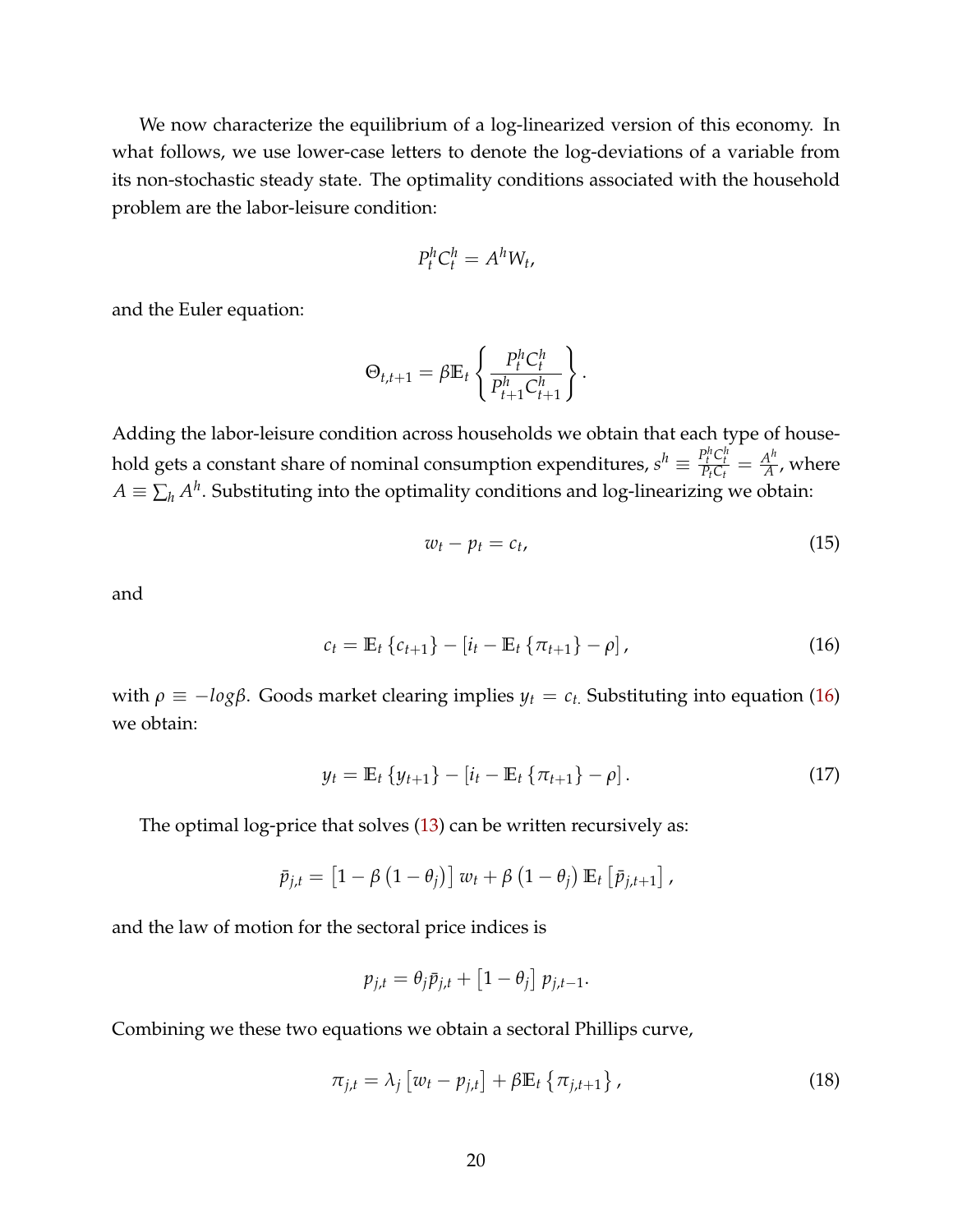with  $\lambda_j \equiv \frac{\theta_j[1-\beta(1-\theta_j)]}{[1-\theta_j]}$ [1−*θj*] . Finally, the Taylor rule is:

$$
i_t = \rho_i i_{t-1} + [1 - \rho_i] [\rho + \phi_\pi \pi_t + \phi_y \tilde{y}_t] + \nu_t.
$$
 (19)

Equations [\(15\)](#page-21-1)-[\(19\)](#page-22-0) can be used to solve for all sectoral inflation rates, along with the output gap, real marginal costs, real wages, the nominal interest rate, and the aggregate inflation rate. Sectoral inflation rates can then be used to compute household-specific inflation according to:

<span id="page-22-0"></span>
$$
\pi_t^h = \sum_j \omega_j^h \pi_{j,t}.
$$

In what follows, we will use the model to ask two questions: (i) what is the effect of a monetary policy shock *εν*,*<sup>t</sup>* on household-specific inflation?, and (ii) how do changes in the distribution of income  $s^h$  affect the response of inflation  $\pi_t$  and the output  $y_t$  to a monetary shock?

#### **5.2 Results**

#### **5.2.1 Calibration**

To evaluate the impact of monetary shocks, we need to assign values for the discount factor *β*, the coefficients in the Taylor rule, *ρ<sup>i</sup>* , *φ<sup>π</sup>* and *φy*, the process for the shocks, *ρ<sup>ν</sup>* and  $\sigma_{\varepsilon_\nu}$ , the sectoral frequencies of price changes,  $\theta_j$ ,  $\forall_j$ , the sectoral household-specific expenditure shares,  $\omega_j^h$ , and the household consumption shares,  $s^h$ . We calibrate the model to monthly data and use values for most of these parameters that are standard in the literature. In particular, we set  $β = 0.96<sup>1/12</sup>$ , which corresponds to an annualized real interest rate of 4 percent, and take the Taylor rule parameters  $\rho_i = 0.95$ ,  $\phi_{\pi} = 1.5$  and  $\phi_{\gamma} = 0.5/12$ and set the persistence of the shocks to  $\rho<sub>\nu</sub> = 0$ , as in [Christiano et al.](#page-27-11) [\(2010\)](#page-27-11). Finally, we calibrate the model to 265 sectors and 20 household types, and calibrate the frequencies of price changes  $\theta_j$  and the expenditure shares  $\omega_j^h$  and  $s^h$  using the data from [Nakamura](#page-28-3) [and Steinsson](#page-28-3) [\(2008\)](#page-28-3) and the CES data presented in Section [3.](#page-7-0) The parameter values are summarized in Table [3.](#page-23-0)

#### **5.2.2 Distributional consequences of monetary shocks**

We now evaluate the distributional consequences of a monetary shock in this model. Figure [7](#page-24-1) plots the impulse response of the household-specific price indices to a one standard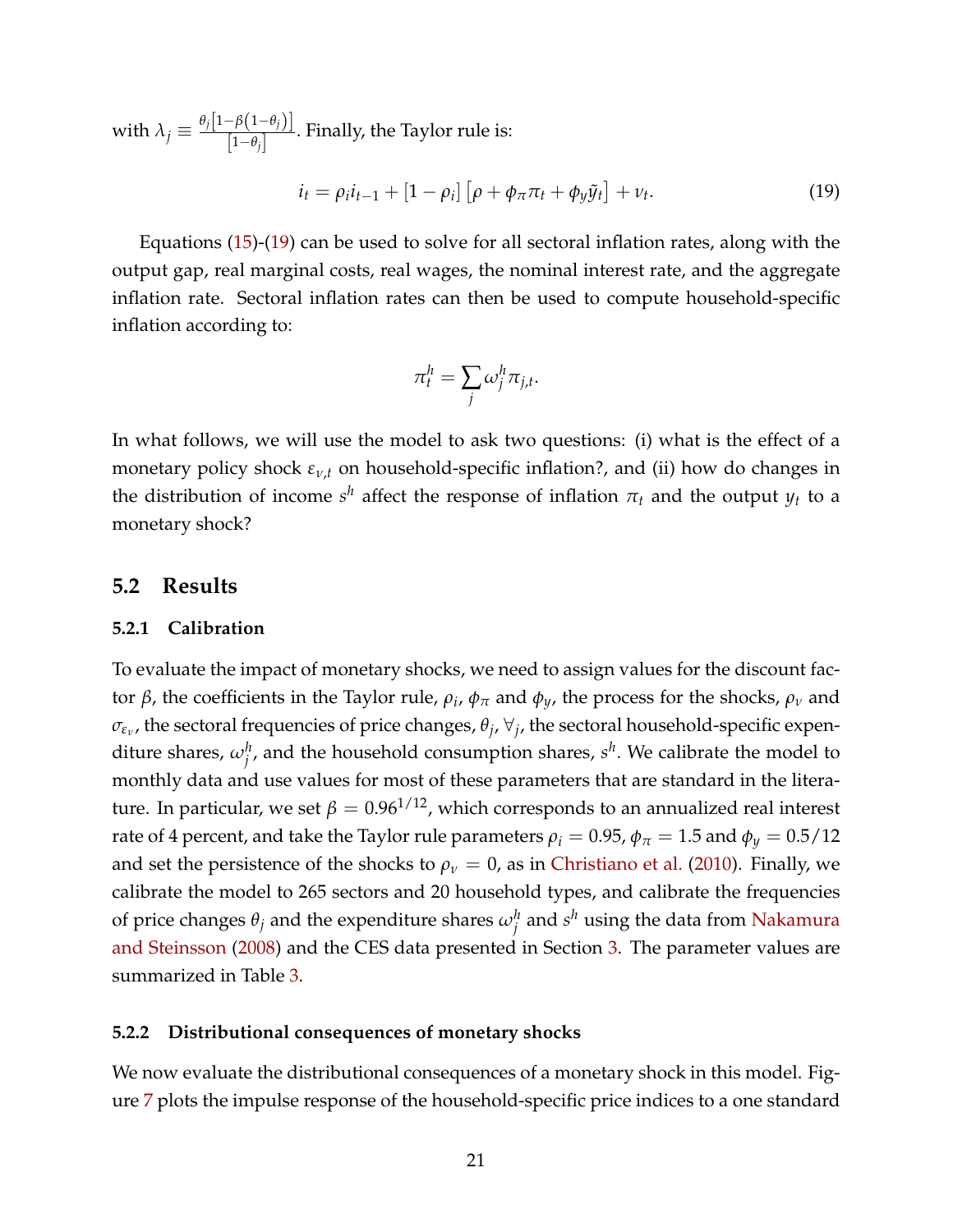<span id="page-23-0"></span>

| Table 3: Parameter values |                                            |       |                               |  |
|---------------------------|--------------------------------------------|-------|-------------------------------|--|
| Parameter                 | Description                                | Value | Target/source                 |  |
|                           |                                            |       |                               |  |
| β                         | Discount factor                            | 0.996 | Christiano et al. (2010)      |  |
| $\rho_i$                  | Interest smoothing coefficient             | 0.95  | Christiano et al. (2010)      |  |
| $\phi_{\pi}$              | Inflation coefficient                      | 1.50  | Christiano et al. (2010)      |  |
| $\phi_y$                  | output coefficient                         | 0.04  | Christiano et al. (2010)      |  |
| $\rho_v$                  | Persistence of the shocks                  | 0     | Christiano et al. (2010)      |  |
| $\theta_i$                | Sector-specific frequency of price changes |       | Nakamura and Steinsson (2008) |  |
| $\omega_i^h$              | Household-specific expenditure shares      |       | CES data                      |  |
| $s^h$                     | Household share in aggregate expenditures  |       | CES data                      |  |

Notes: This table lists the parameter values used to calibrate the model.

deviation shock to *εν*.*<sup>t</sup>* . The figure shows that the shock has distributional effects: prices of the middle-income households are the most sensitive to the shock, and prices are the least sensitive for the top-income households. This is not surprising, since in our model, as in the data, households at the top of the income distribution consume the goods that are the most sticky and thus respond more sluggishly to shocks.

Table [4](#page-25-0) reports the price indices faced by households at different points of the income distribution following the monetary shock, expressed relative to the aggregate price index. The table shows that the cumulative response after 6 months of the prices faced by the top 1 percent is about 13% smaller than that of the aggregate price index, and almost 20% smaller than the response of the prices faced by the households at the middle 5 percent of the income distribution. These differences are quite persistent, the cumulative change in prices faced by the richest 1% is still 10% smaller than that faced by the middle income households 18 months after the shock.

#### **5.2.3 Changes in the income distribution and the effectiveness of monetary policy**

This section investigates how changes in the income distribution affect the effectiveness of monetary policy. With this in mind, we evaluate the response of aggregate prices to a monetary shock in a counterfactual calibration of the model with more income inequality. In this counterfactual, we set the shares  $s^h$  so that the richest  $1\%$  of households has  $50\%$ of the income of the economy, and rescale the remaining shares appropriately. That is, we set

$$
s_{count}^h = \begin{cases} 0.5 & if h = \text{top 1\%} \\ \frac{s_{base}^h}{1 - s_{base}^{1\%}} \times 0.5 & else \end{cases}
$$

,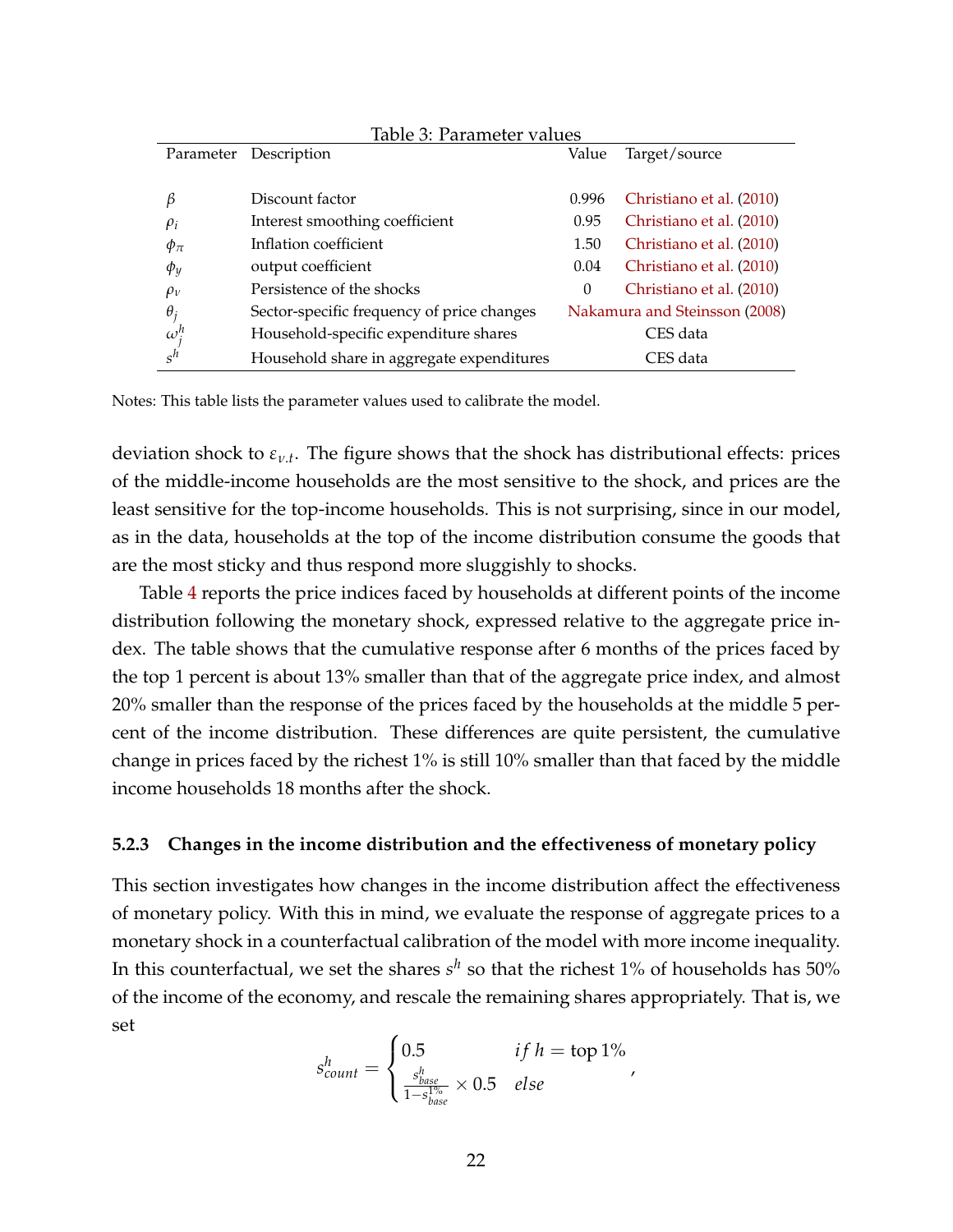<span id="page-24-1"></span>

Figure 7: Impulse responses of household-specific CPIs to a monetary shock

Notes: This figure plots the impulse responses of income-specific CPIs to a monetary policy shock, simulated using the model in this section.

where  $s^h_{base}$  are the shares used in our baseline calibration described in Table [3](#page-23-0) and  $s^{1\%}_{base}$  is the share of income held by the top 1% in the baseline calibration.

Figure [8](#page-26-0) plots the impulse response of the aggregate price index in the two models to a monetary shock that increases the nominal interest rate by 0.125 basis points on impact. The figure shows that prices are more responsive to monetary shocks in the baseline than in the counterfactual calibration with more income inequality. This is expected, given that households at the top of the income distribution spend more of their income in sectors with more sticky prices. The magnitude of the difference between the two impulse responses is small but non-negligible. Prices decline by about 10% less in the counterfactual model with high income inequality for every horizon up to 24 months.

## <span id="page-24-0"></span>**6 Conclusion**

It has been known since at least [Engel](#page-28-6) [\(1857,](#page-28-6) [1895\)](#page-28-7) that households with different incomes consume different goods. This paper documents two novel patterns in how consumption baskets differ: in the United States, households at the top of the income distribution consume more sticky-priced goods and face substantially lower overall inflation volatility than households in the middle of the income distribution. Since the price stickiness, the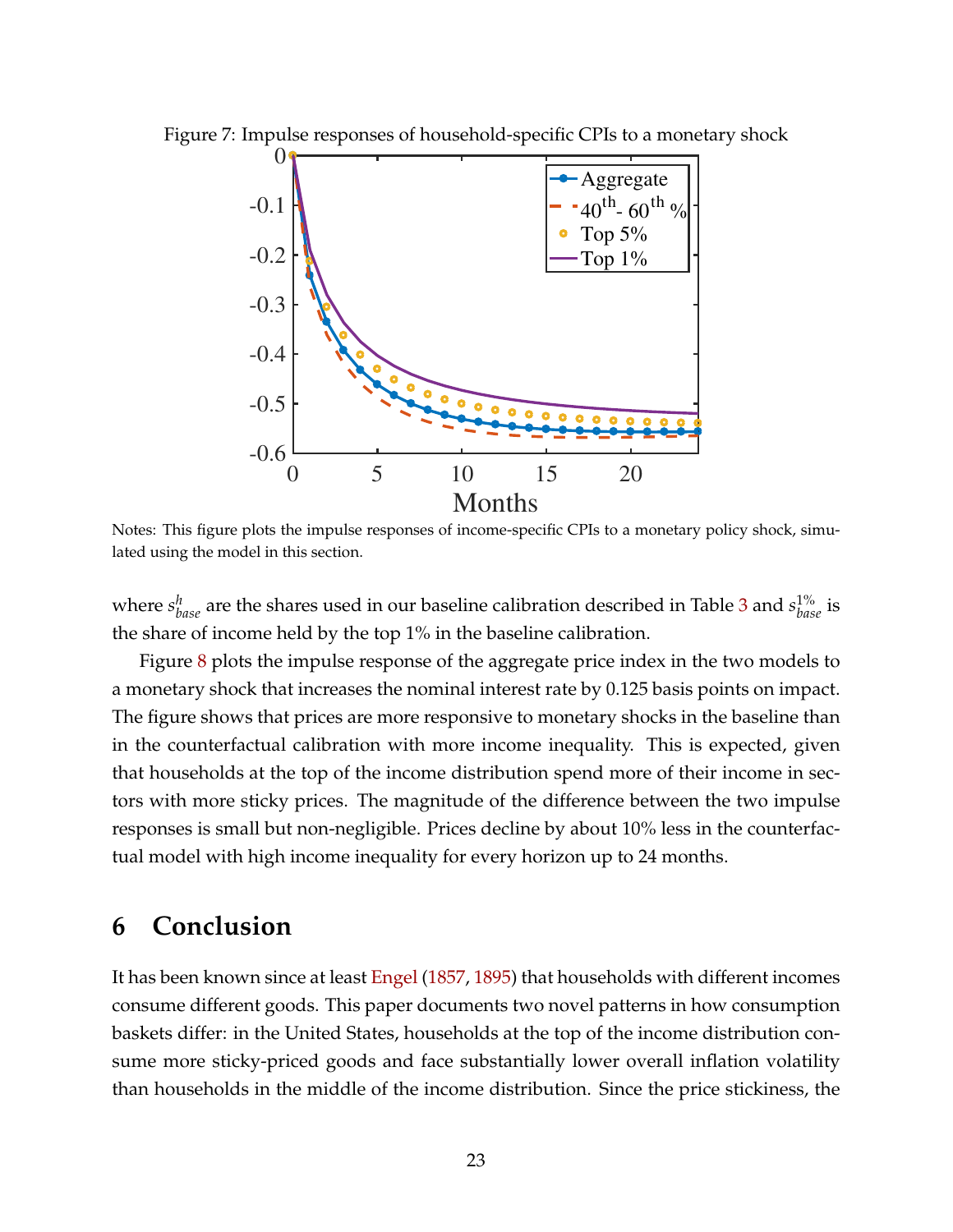| Table 4. Cumulative miliation, iclative to aggregate |       |                     |            |           |
|------------------------------------------------------|-------|---------------------|------------|-----------|
|                                                      |       | Bottom 5% Middle 5% | Top 5 $\%$ | Top $1\%$ |
|                                                      |       |                     |            |           |
| 6 months                                             | 0.990 | 1.058               | 0.932      | 0.873     |
| 12 months                                            | 1.001 | 1.035               | 0.947      | 0.897     |
| 18 months                                            | 1.003 | 1.022               | 0.959      | 0.917     |
| 24 months                                            | 1.003 | 1.014               | 0.970      | 0.934     |
| 30 months                                            | 1.002 | 1.009               | 0.978      | 0.948     |
| 36 months                                            | 1.001 | 1.006               | 0.984      | 0.959     |

<span id="page-25-0"></span>Table  $4$ : Cumulative inflation, relative to aggregate

Notes: The table reports the impulse responses of the household-specific price indices  $P_t^h$  for households at the bottom, middle, and 5% of the income distribution, and for households at the top 1% of the income distribution, expressed relative to the impulse response of the aggregate price index, *P<sup>t</sup>* .

volatility condition and the response of prices to monetary policy differs across goods categories, these patterns suggest distributional consequences of monetary policy shocks. Because the prices of goods consumed by the high-income households are less responsive to monetary shocks, the overall CPIs of those households will react less to those shocks. We document both empirically and quantitatively that this is indeed the case. In a FAVAR model, CPIs of the high-income households react 22-34% less to a given monetary policy shock than CPIs of middle-income households 12 months after the shock. We then set up a multi-sector, heterogeneous-household model with sticky prices, parameterizing it to the observed sectoral heterogeneity in price stickiness and household heterogeneity in consumption baskets. In the model, the CPIs of high-income households respond 13% less to a monetary shock than the CPIs of middle-income households after 12 months.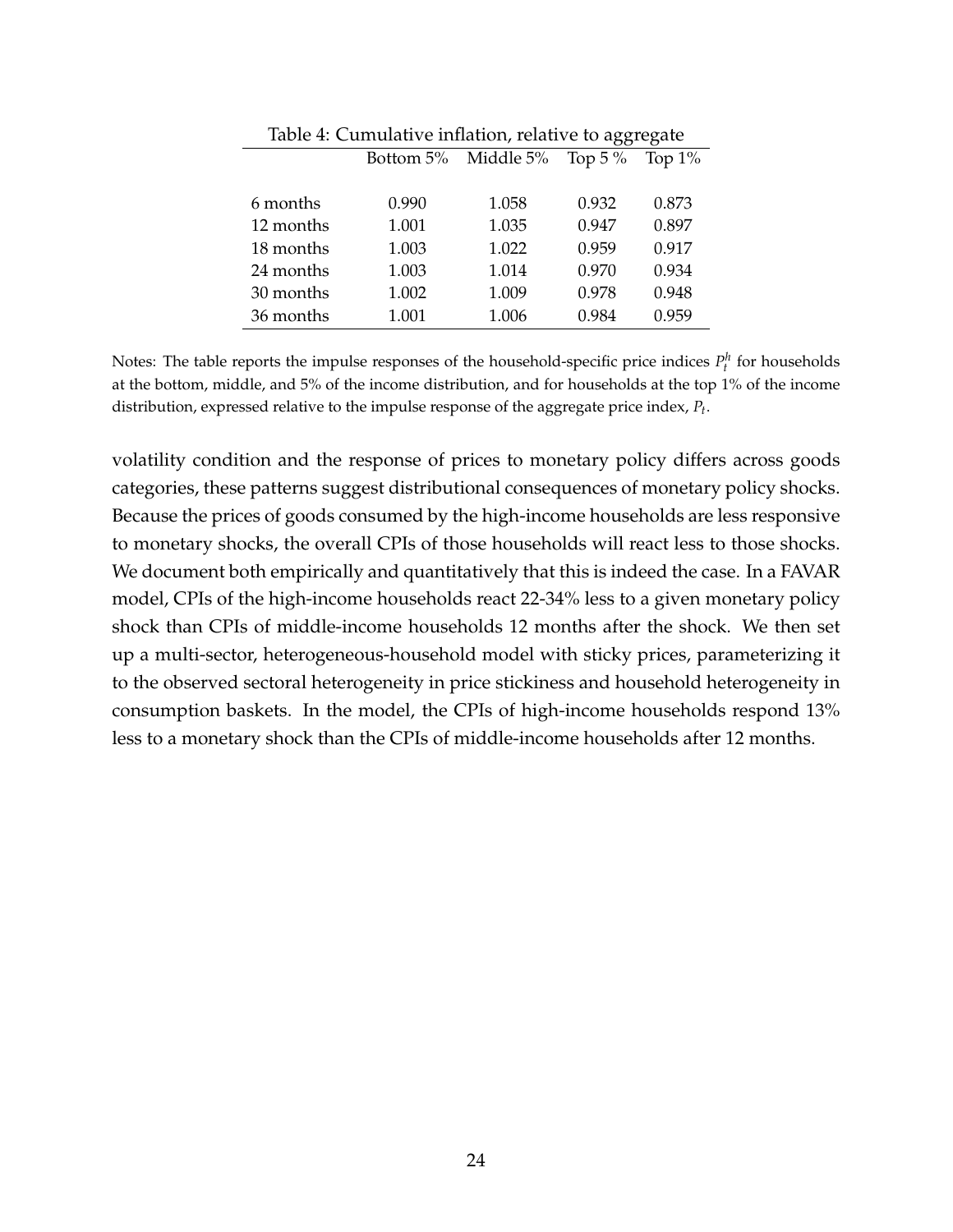Figure 8: Response of the aggregate CPI to a monetary shock: Baseline vs. counterfactual income distribution

<span id="page-26-0"></span>

Notes: This figure plots the impulse responses of the aggregate price indices in the baseline calibration and in counterfactual a calibration where the top 1% of households have 50% of the national income.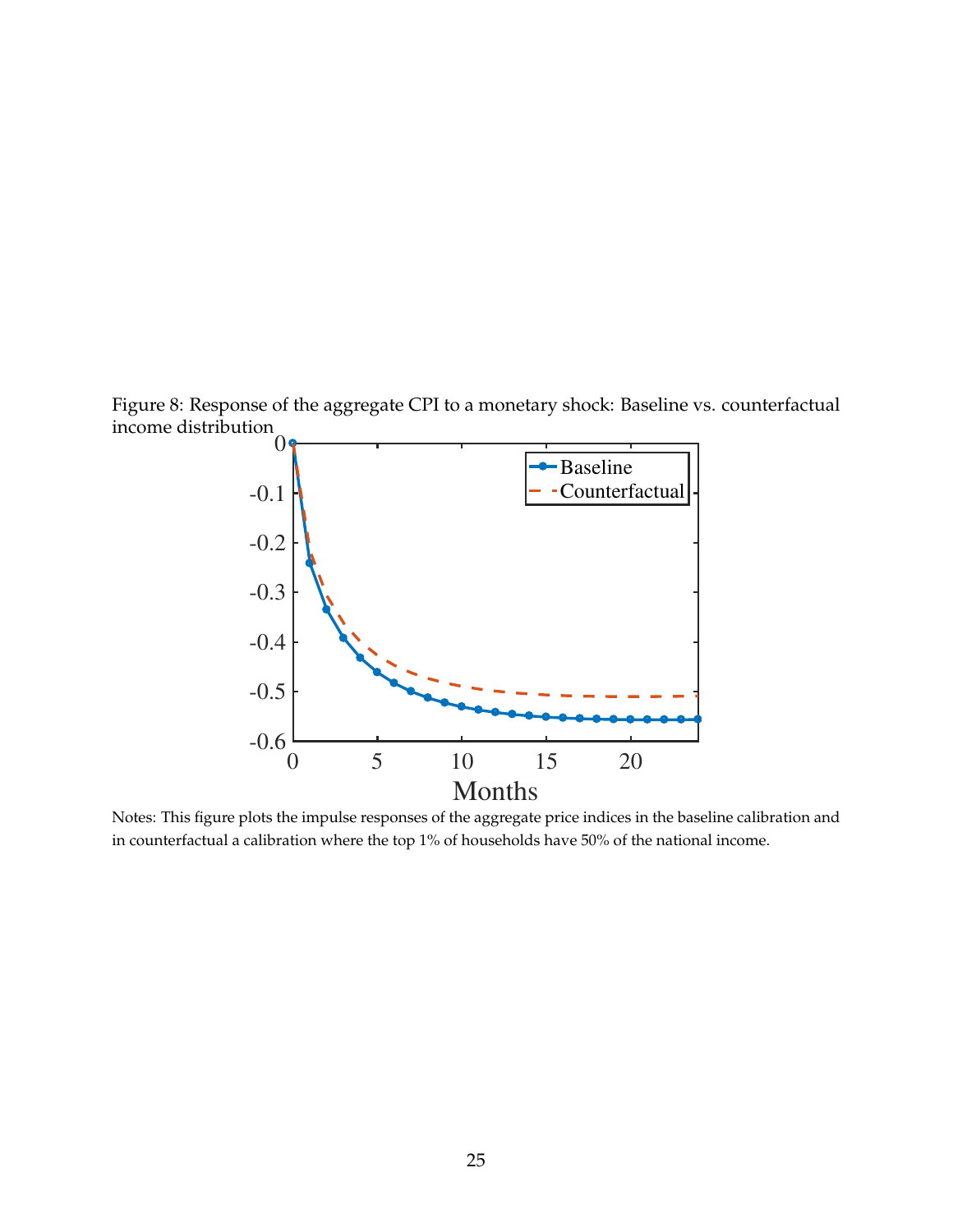## **References**

- <span id="page-27-5"></span>**Almås, Ingvild**, "International Income Inequality: Measuring PPP Bias by Estimating Engel Curves for Food," *American Economic Review*, 2012, *102* (2), 1093–1117.
- <span id="page-27-8"></span>**Argente, David and Munseob Lee**, "Cost of Living Inequality during the Great Recession," June 2015. Kilts Booth Marketing Series Paper 1-032.
- <span id="page-27-1"></span>**Auclert, Adrien**, "Monetary Policy and the Redistribution Channel," May 2017. mimeo, Stanford University.
- <span id="page-27-2"></span>**Beraja, Martin, Andreas Fuster, Erik Hurst, and Joseph Vavra**, "Regional Heterogeneity and Monetary Policy," August 2017. Forthcoming, *Quarterly Journal of Economics*.
- <span id="page-27-6"></span>**Bernanke, Ben S., Jean Boivin, and Piotr Eliasz**, "Measuring the Effects of Monetary Policy: A Factor-Augmented Vector Autoregressive (FAVAR) Approach," *Quarterly Journal of Economics*, 2005, *120* (1), 387–422.
- <span id="page-27-4"></span>**Boivin, Jean, Marc P. Giannoni, and Ilian Mihov**, "Sticky Prices and Monetary Policy: Evidence from Disaggregated US Data," *American Economic Review*, March 2009, *99* (1), 350–84.
- <span id="page-27-10"></span>**Calvo, Guillermo A.**, "Staggered Prices in a Utility-Maximizing Framework," *Journal of Monetary Economics*, 1983, *12* (3), 383–398.
- <span id="page-27-11"></span>**Christiano, Lawrence J., Mathias Trabandt, and Karl Walentin**, "DSGE Models for Monetary Policy Analysis," in Benjamin M. Friedman and Michael Woodford, eds., *Handbook of Monetary Economics*, Vol. 3, Elsevier, 2010, chapter 7, pp. 285–367.
- <span id="page-27-9"></span>**Coibion, Olivier, Yuriy Gorodnichenko, and Gee Hee Hong**, "The Cyclicality of Sales, Regular and Effective Prices: Business Cycle and Policy Implications," *American Economic Review*, March 2015, *105* (3), 993–1029.
- <span id="page-27-3"></span>**, , Lorenz Kueng, and John Silvia**, "Innocent Bystanders? Monetary policy and inequality," *Journal of Monetary Economics*, June 2017, *88* (Supplement C), 70 – 89.
- <span id="page-27-7"></span>**Cravino, Javier and Andrei A. Levchenko**, "The Distributional Consequences of Large Devaluations," *American Economic Review*, November 2017, *107* (11), 3477–3509.
- <span id="page-27-0"></span>**Doepke, Matthias and Martin Schneider**, "Inflation and the Redistribution of Nominal Wealth," *Journal of Political Economy*, December 2006, *114* (6), 1069–1097.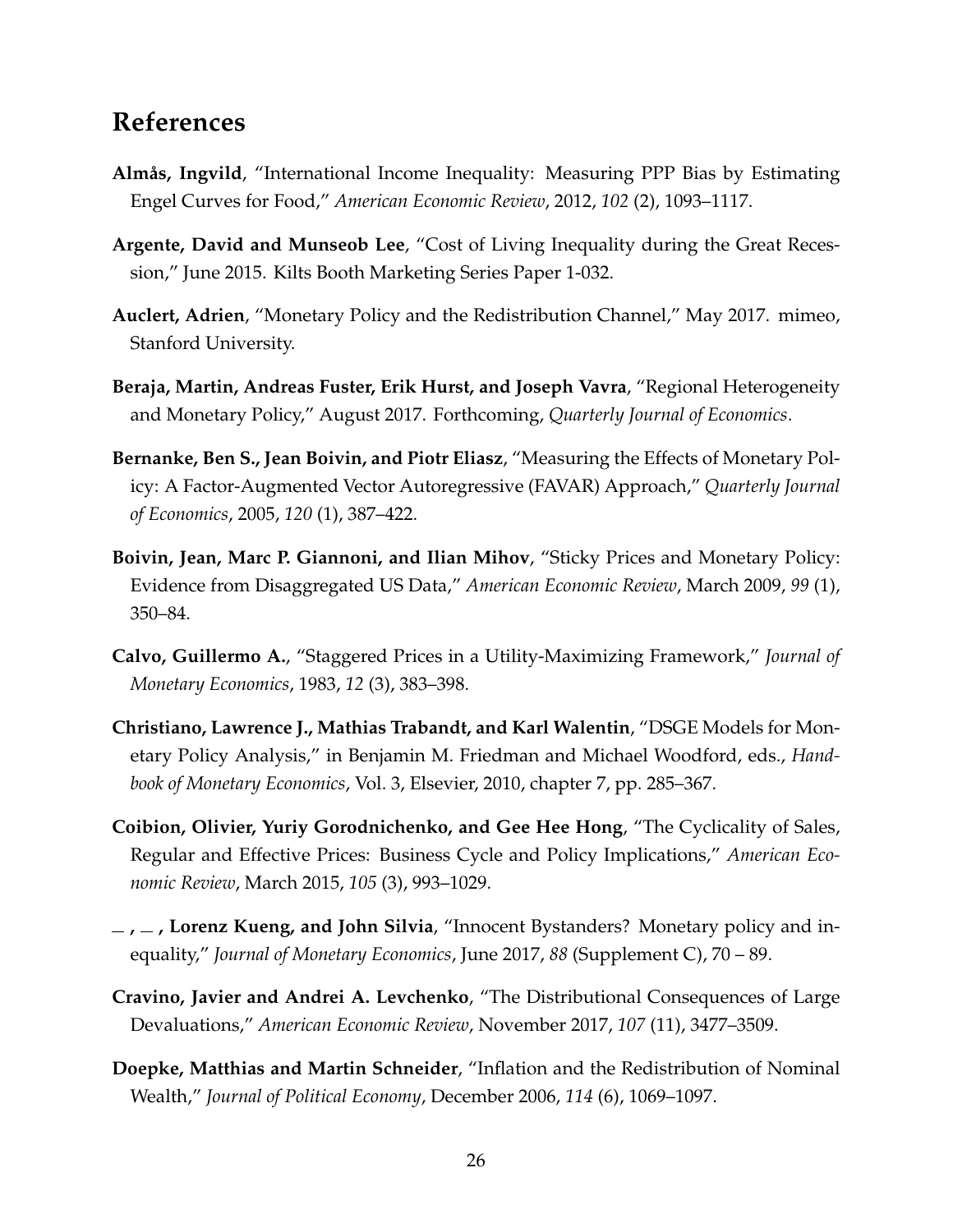- <span id="page-28-6"></span>**Engel, Ernst**, "Die Produktions- und Ernteerträge und der Getreidehandel im preussischen Staate," *Zeitschrift des Königlichen preussischen statischen Bureaus*, 1857, *2*, 249–89.
- <span id="page-28-7"></span>, "Das Lebenskosten belgischer Arbeiterfamilien früher und jetzt," *Bulletin de Institut International de Statistique*, 1895, *9*, 1–124.
- <span id="page-28-4"></span>**Jaravel, Xavier**, "The Unequal Gains from Product Innovations: Evidence from the US Retail Sector," April 2017. mimeo, LSE.
- <span id="page-28-5"></span>**Kaplan, Greg and Sam Schulhofer-Wohl**, "Inflation at the household level," *Journal of Monetary Economics*, November 2017, *91*, 19–38.
- <span id="page-28-2"></span>**, Benjamin Moll, and Giovanni L. Violante**, "Monetary Policy According to HANK," *American Economic Review*, March 2018, *108* (3), 697–743.
- <span id="page-28-3"></span>**Nakamura, Emi and Jón Steinsson**, "Five Facts about Prices: A Reevaluation of Menu Cost Models," *Quarterly Journal of Economics*, 2008, *123* (4), 1415–1464.
- <span id="page-28-0"></span>**Williamson, Stephen**, "Monetary policy and distribution," *Journal of Monetary Economics*, 2008, *55* (6), 1038–1053.
- <span id="page-28-1"></span>**Wong, Arlene**, "Transmission of Monetary Policy to Consumptionand Population Aging," April 2016. Mimeo, Princeton University.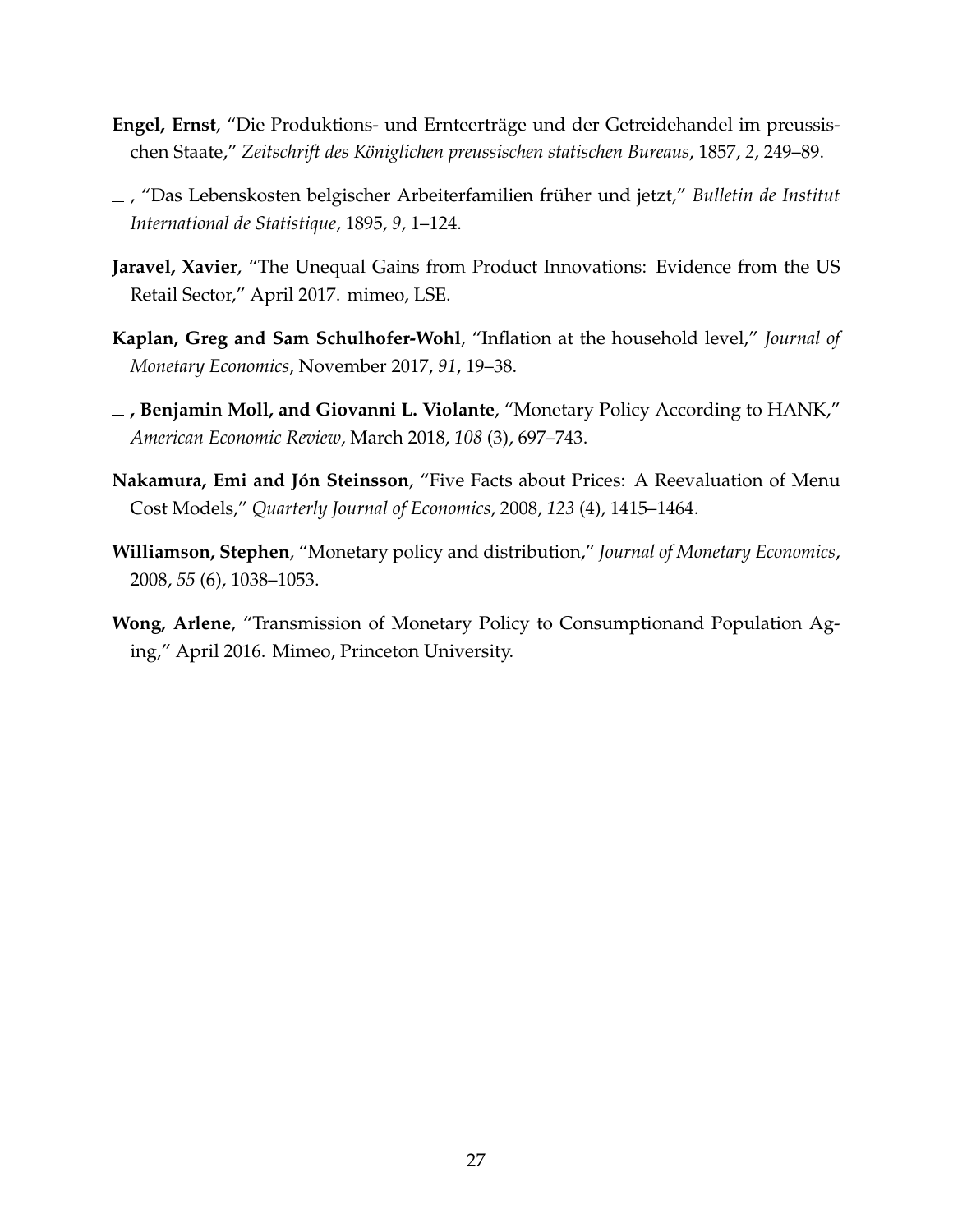<span id="page-29-0"></span>

|               | Cut-offs  |         |         |         |
|---------------|-----------|---------|---------|---------|
|               | Lower     | Upper   | Median  | Mean    |
| Bottom 5%     | $-23,297$ | 5,838   | 2,343   | 2,450   |
| Middle 40-60% | 36,504    | 62,808  | 48,828  | 48,969  |
| 96-99%        | 212,148   | 332,196 | 249,677 | 253,900 |
| Top $1\%$     | 332,279   | 846,706 | 392,148 | 414,011 |
|               |           |         |         |         |

Table A1: Income cutoffs and averages for selected quantiles of the income distribution in the CES  $\overline{a}$  $\overline{\phantom{0}}$ 

Notes: The table the range and the averages of the incomes in selected quantiles of the income distribution in the CES data.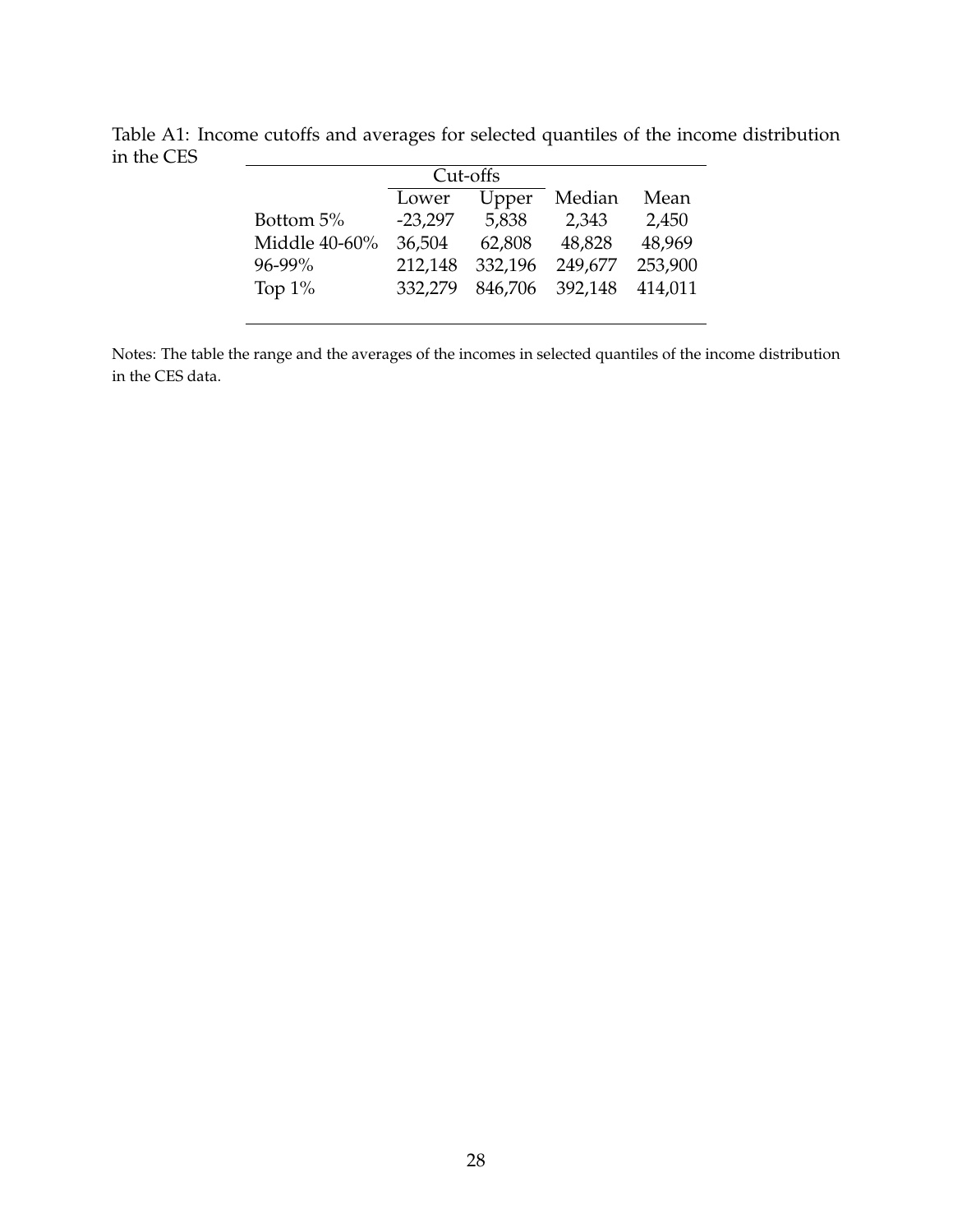## <span id="page-30-0"></span>**Appendix A Data Appendix**

## **A.1 Constructing percentile-level expenditure weights**

#### **A.1.1 Consumer Expenditure Survey**

We use data from the Consumer Expenditure Survey (CES) to obtain the expenditure weights of consumers. The CES data are collected by the Census Bureau, and cover expenditures, income, and demographic characteristics of households in the United States. The CES is the primary source of data for constructing the weights for the US Consumer Price Index.

The CES contains two modules, the Diary and the Interview. The Diary is designed to measure expenditures on daily items, such as groceries, personal products, and other frequent purchases. The Interview is designed to measure large or durable expenditures, such as major appliances, vehicles, and other large infrequent purchases. The Diary records household spending for two consecutive survey reference weeks, while the Interview records purchases over the previous three months.

For each survey, we make use of expenditure, income, and characteristics files in computing expenditure weights. In the expenditure files, the CES collects household expenditures on about 600 Universal Classification Code (UCC) categories. Questions such as "How much did you spend on babysitting in the last quarter" are asked in the survey and the corresponding responses are saved in *UCC 340210 babysitting and child care*. Overall, there are questions on about 350 UCC categories in the Interview module, and on 250 UCCs in the Diary module. Income files record detailed information on household monthly income from different sources, such as wages and salaries, or interest and dividends. Characteristics files record demographic characteristics data for each member of the household, such as education, gender, race, etc. Income variables, which contain annual values for the 12 months prior to the interview month, are also included in the characteristics files.

Diary and Interview modules survey different households each year, so a household in the Diary will not appear in the Interview and vice versa. Thus we could never observe the full consumption profiles of an actual household and we could not compute expenditure shares for an actual household. Rather, we aggregate households into percentiles and work with the percentile-level household expenditure shares.

### **A.1.2 Constructing the concordance**

The in-scope expenditures for CPI could be divided into 8 major groups, 70 expenditure classes, 211 item strata (item level) and 303 entry level items (ELI). CPI uses the item strata -- e.g. *SEFT04 Spices, seasonings, condiments, sauces* -- as the elementary level of its expenditure weights and price index calculation. Within each item stratum, one or more substrata are defined as ELIs, which are the ultimate sample units for products. For example, there are four ELIs under item *SEFT04*: *FT041 Salt and other seasonings and spices*, *FT042 Olives, pickles and relishes*, *FT043 Sauces and gravies* and *FT044 Other condiments*.

Using CES data to compute the item-level and ELI-level expenditure weights from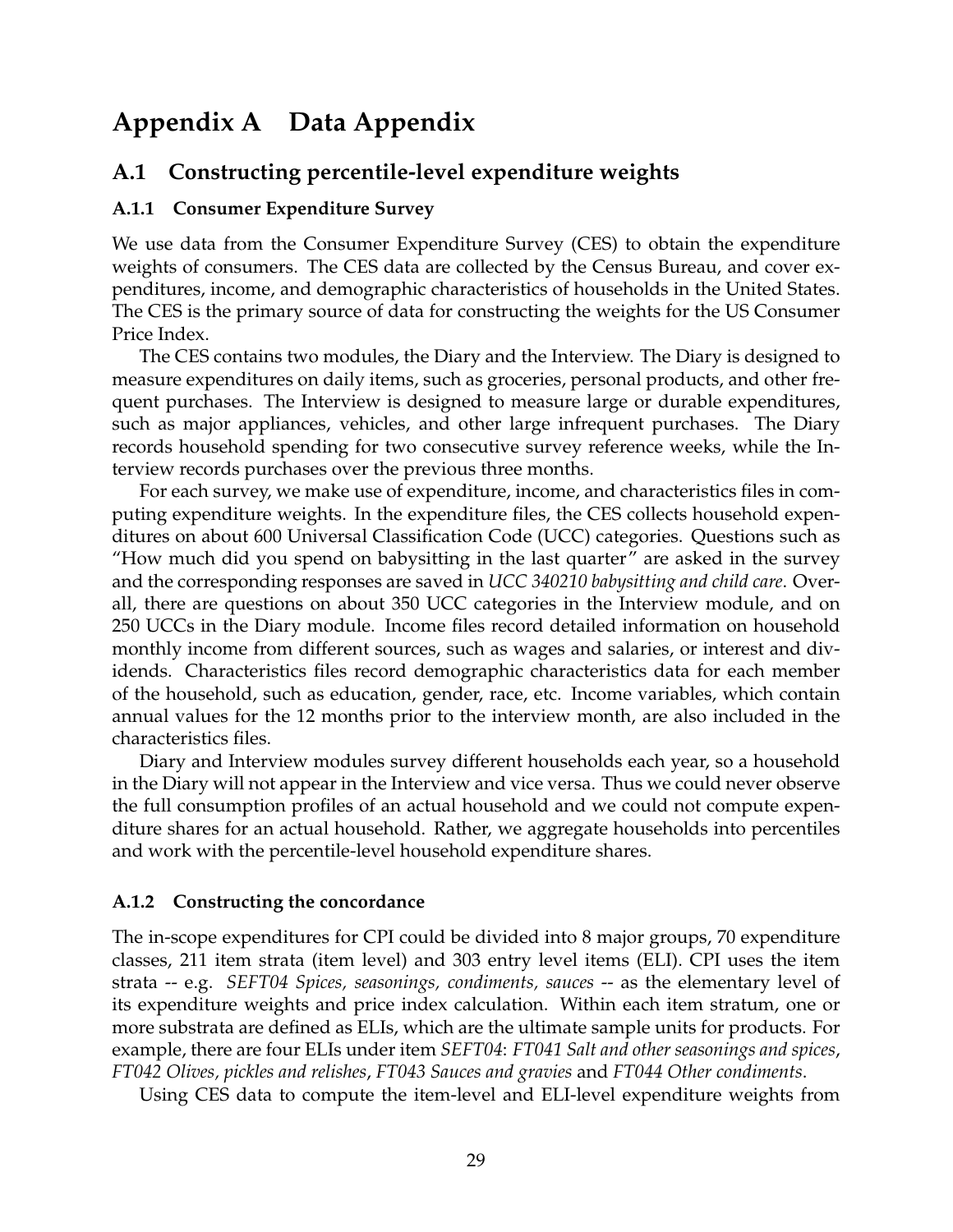CES, we need a concordance between the UCC categories, item strata codes and the ELIs. The concordance is constructed by following the BLS document *"CPI requirements for CE*" Appendix B. The CES collects household expenditures on about 600 Universal Classification Code (UCC) categories, which could be concorded to 303 ELIs. To combine the expenditure weights with the frequency of price adjustment data from [Nakamura and](#page-28-3) [Steinsson](#page-28-3) [\(2008\)](#page-28-3), we look at a subsample of 265 ELIs. And we could further aggregate the 265 ELIs to 178 item strata.

### **A.1.3 Compiling the expenditure, income, and characteristics files**

To obtain the expenditure shares at the detailed product category level for households at different percentiles of the income distribution, we take the following steps.

In the first step, we put together the quarterly expenditure, income, and characteristics files from the Interview survey. With the compiled interview data, for each household, we could observe its interviewed month and year, monthly expenditures on the UCC categories in the previous three months as well as annual income for the 12 months prior to the interview. One thing to note is that respondents are asked to report expenditures made since the first of the three months prior to the interview month. For example, if a household is interviewed in February of 2015, they are reporting expenditures for November and December of 2014, and January of 2015. Thus, to produce a 2014 annual estimate based on expenditures made in 2014 (calendar period), one needs to access five collection-quarter files, the first quarter of 2014 through the first quarter of 2015.

By the same token, we put together the expenditure, income, and characteristics files from the Diary survey. For each household in the Diary survey, we are able to observe its weekly expenditure on the detailed UCC categories and its annual income for the 12 months prior to the interview. Then we append the compiled Interview data file to the compiled Diary one to get the whole sample of UCCs.

### **A.1.4 Adjusting the expenditure values**

In the second step, we make several adjustments to the collected expenditures in order to meet the BLS's requirements for the creation of CPI expenditure weights. The adjustments are made following the BLS document *"CPI Requirements of CE*".

### **Housing**

Two adjustments are made to housing categories.

• **Owners' equivalent rent of primary residence**

UCC categories only collect the value of the house, its property taxes, real estate fees, and mortgage interests. Houses and other residential structures are capital goods and should not be considered as CPI items. Interest costs (such as mortgage interest), property taxes and most maintenance costs, are part of the cost of the capital good and are not consumption expenditures either. All of these are not useful in computing the expenditure weights for the item *Owners' equivalent rent of primary residence*.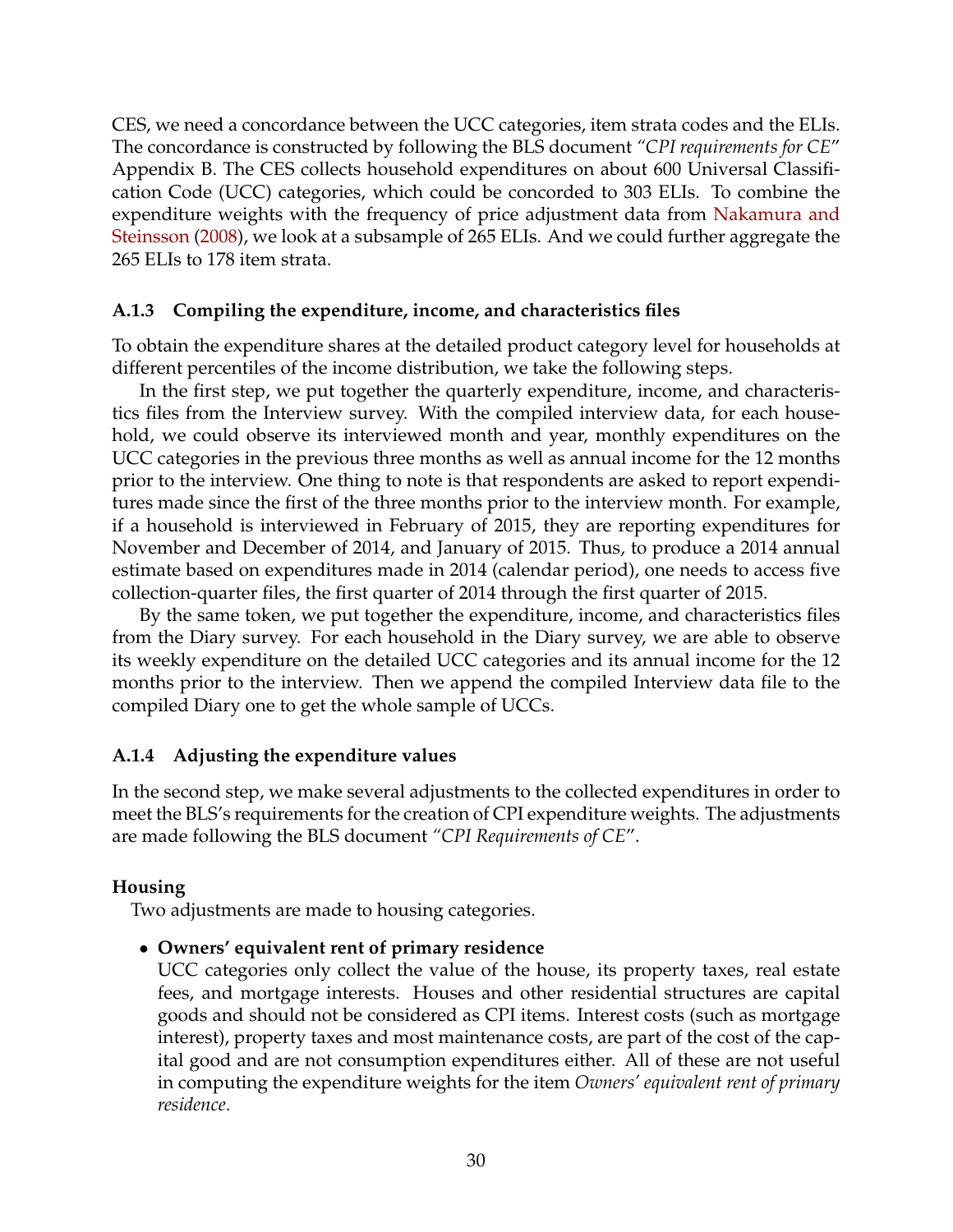According to the BLS document *"How the CPI measures price change of Owners' equivalent rent of primary residence (OER) and Rent of primary residence (Rent)*", the expenditure weight in the CPI market basket for *Owners' equivalent rent of primary residence (OER)* is based on the following question that the CES asks consumers who own their primary residence:

"If someone were to rent your home today, how much do you think it would rent for monthly, unfurnished and without utilities?"

CES collects the household responses to this question and saves them in the variable *RENTEQVX* in characteristics files. We construct an artificial UCC code "999999" to store the values of variable *RENTEQVX*, which provides the household expenditure on the owners' equivalent rent of primary residence.

#### • **Homeowner insurance/maintenance/major appliance**

The BLS adjusts the expenditures on homeowner insurance, maintenance, and major appliances to separate the consumption components of those expenditures from the investment component. The BLS uses a factor of 0.43 to account for the consumption portion of a homeowner's total expenditure on these housing categories. The factor is based on the likelihood that renters will purchase these types of appliances and perform these types of home maintenance and improvement. Thus, to reflect the consumption portion of a homeowner's total expenditure on housing insurance, maintenance, and major appliances, we multiply the expenditures on the corresponding UCC categories by 0.43.

#### **Medical care**

The BLS uses the National Health Expenditure (NHE) tables produced by the Center for Medicare and Medicaid Services (CMS) to calculate the factors that redistribute the weights from private health insurance and Medicare premium to medical care services. Unfortunately, we do not have access to the underlying formulas the BLS used to calculate these factors. By way of approximation, we take the redistributing factors from the NHE *Table 20 Private Health Insurance Benefits and Net Cost; Levels, Annual Percent Change and Percent Distribution, Selected Calendar Years 1960-2015*. [6](#page-32-0)

We redistribute the expenditures from private health insurance and Medicare premiums related UCC categories to health care services categories, such as nursing homes and adult day services, by using factors obtained from the table mentioned above. Note that medical reimbursements are allocated across all households to smooth the household expenditures on medical expenses. That is to say, a household may be reimbursed even during a period in which they had no medical expenses.

#### **Transportation**

#### • **Used cars**

Expenditures on used cars and trucks should only reflect dealer value added. There-

<span id="page-32-0"></span><sup>6</sup>For more details see the link [https://www.cms.gov/research-statistics-data-and-systems/](https://www.cms.gov/research-statistics-data-and-systems/statistics-trends-and-reports/nationalhealthexpenddata/nhe-fact-sheet.html) [statistics-trends-and-reports/nationalhealthexpenddata/nhe-fact-sheet.html](https://www.cms.gov/research-statistics-data-and-systems/statistics-trends-and-reports/nationalhealthexpenddata/nhe-fact-sheet.html)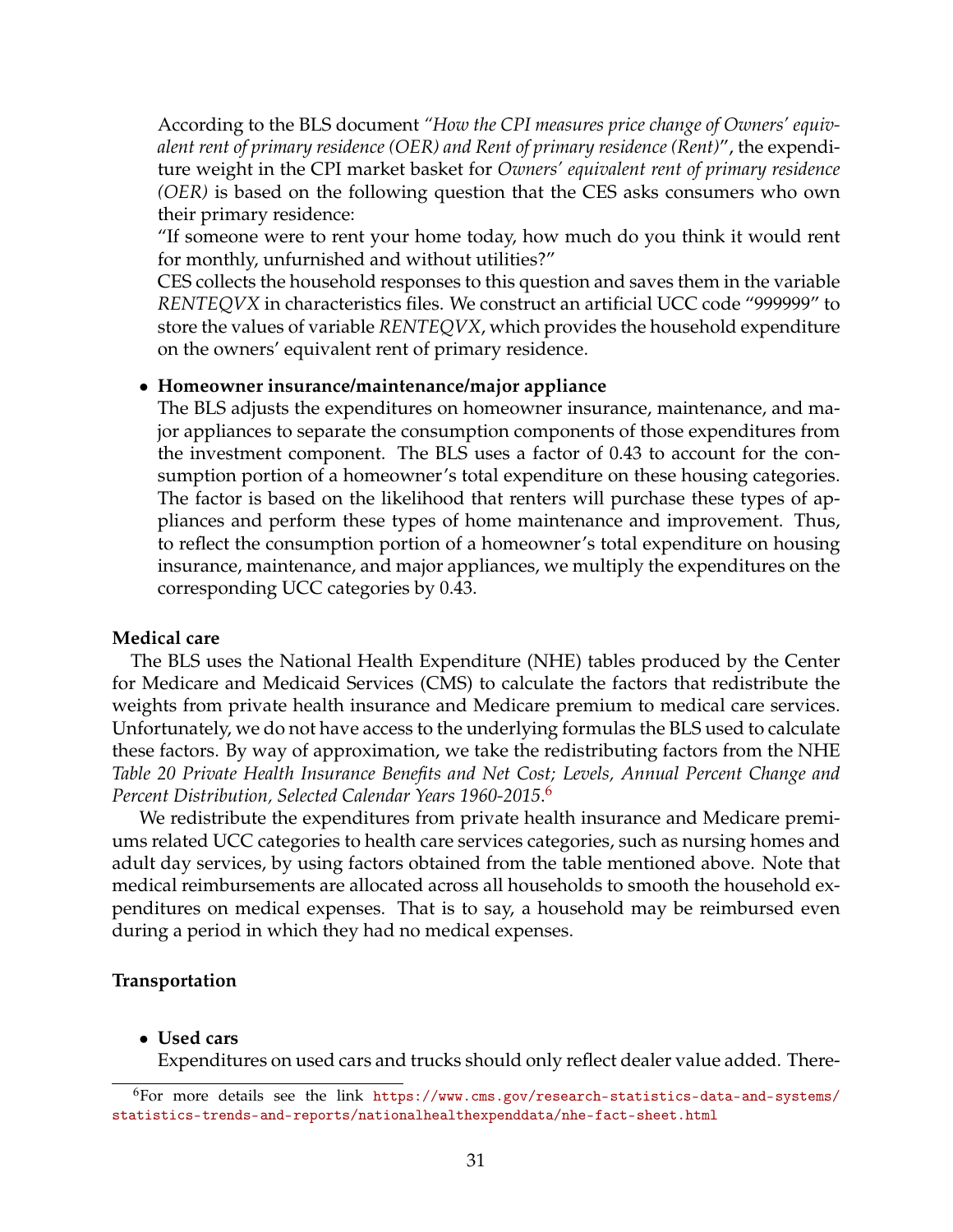fore, the expenditure weights on used cars and trucks should be determined by spending on used cars and trucks, minus trade-in value of vehicles and other sales of consumer-owned vehicles.

CES does not provide data on trade-in values of vehicles (*UCC 450116* and *450216*) and other sales of consumer owned vehicles (*UCC 860100* and *860200*). Thus, we take the expenditure weight on used cars and trucks from the BLS released table *Relative Importance of Components in the Consumer Price Index* to recover the ratio of trade-in values and other sales of vehicles to spending on used cars and trucks, and we find the ratio is around 1/2. Thus, we reduce the spending on used cars and trucks to half to reflect only the dealer value added.

### • **Gasoline**

Gasoline expenditures are not allocated into categories (regular, premium, midgrade, etc.) at collection. To distribute the total gasoline expenditures (*UCC 470111*) amongst the gasoline ELIs (*TB011 Regular Unleased Gasoline,TB012 Midgrade Unleased Gasoline and TB013 Premuim Unleased Gasoline*), the BLS constructed the distribution factors from expenditure habits in each primary sampling unit (PSU).

However, we don't have access to the expenditure habits of each PSU. Instead, we follow [Nakamura and Steinsson](#page-28-3) [\(2008\)](#page-28-3), and allocate the expenditures on gasoline to regular, premium, midgrade categories equally.

## <span id="page-33-0"></span>**A.1.5 Aggregating households into percentiles**

In the third step, we aggregate households into percentiles. Because the Interview and the Diary survey different households, we sort the households into percentiles in two sub-steps. First, we aggregate the households in the Interview survey into percentiles based on imputed household annual income before tax, and then find the income cutoffs for each percentile. Second, we use the Interview survey income cut-offs to divide households from the Dairy survey into percentiles. In this case, each household in our data sample has been sorted into a percentile. We could get similar results by using income cutoffs from the Dairy survey to aggregate households in the Interview survey into percentiles.

The CES data start to include the imputed incomesince 2004. Before that it only publishes income data collected from households that are complete income reporters. Households are defined as complete reporters if they report one of the major sources of income, such as wages and salaries, Social Security income, or self-employment income. However, even a complete reporter might not provide information on all sources of income they indicate they received. Thus, in cases when the values of income are not reported, imputation allows them to be estimated. We sort households into percentiles based on the imputed household income before tax, which is only available since 2004. Because of this, therefore, we could only compute the percentile-level expenditure weights since 2004.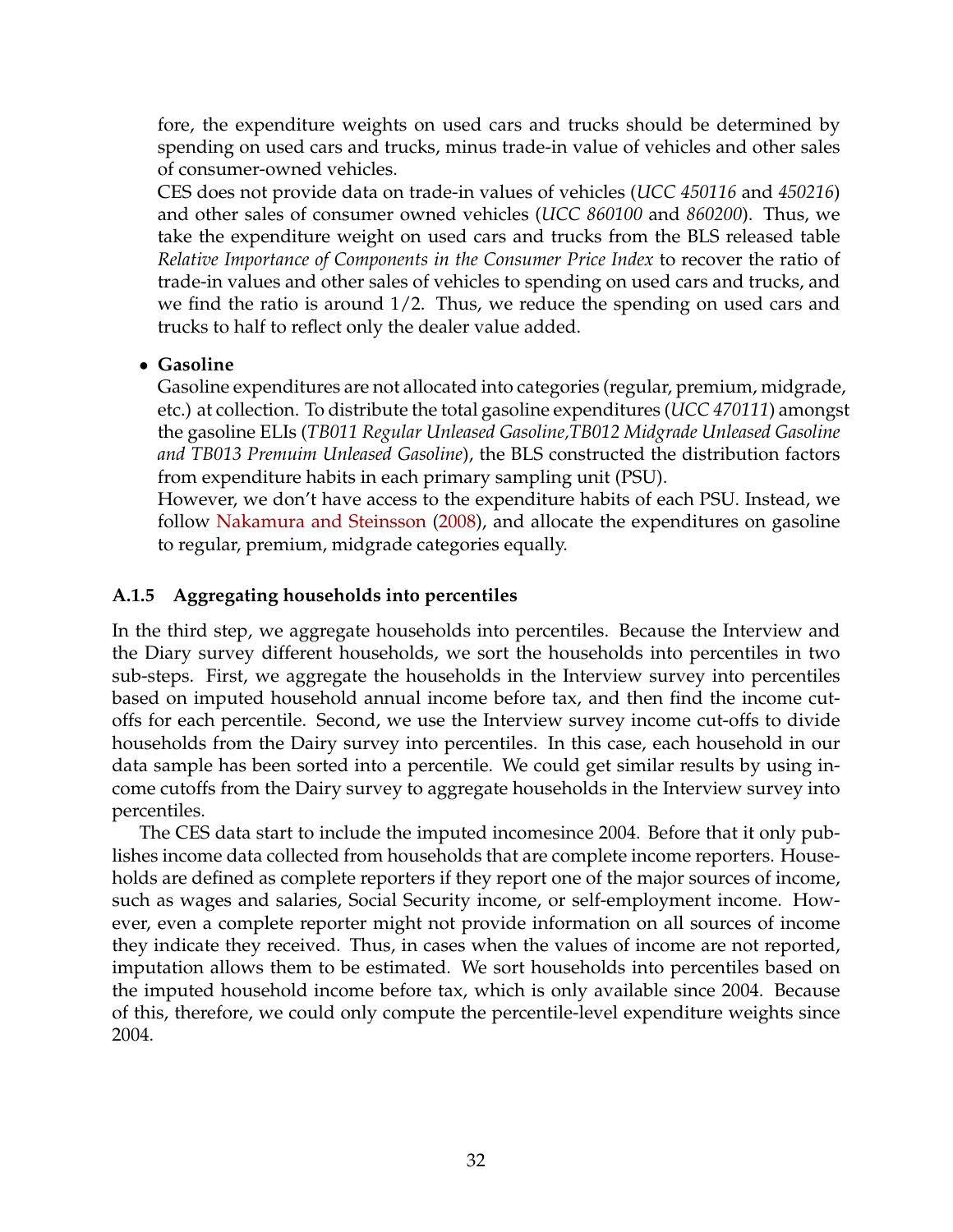#### **A.1.6 Calculating the expenditure shares**

In the final step, we calculate the expenditure shares at the detailed product category level for households at different income percentiles.

First, we calculate the average expenditure for each detailed UCC category for households at different income percentiles. Note that there is a distinction between survey period and expenditure reference period in the interview survey, as the CES collects household spending in the three months prior to the interview month. This distinction will affect the estimation procedure for producing household average expenditure during a calendar year. For example, households interviewed in February will report their spending for November and December of 2014 and January of 2015. Thus, to compute the average value for expenditures made on a certain UCC category during year 2015, they only contribute one month (January) of the expenditures they made during the expenditure reference period to the calculation. While households interviewed in May report their expense for February, March and April of 2015 and could contribute all their expenditures to compute the average expenditure this household made during 2015. To reflect the number of months a household can contribute to the mean value of a calendar year, we follow the BLS to create a variable called MO\_SCOPE. In the above example, MO\_SCOPE=1 for households interviewed in February and MO\_SCOPE=3 for households interviewed in May. There is no such distinction between the survey period and expenditure reference period in the Diary. We multiply each weekly expenditure by 13 to get a corresponding quarterly expenditure. As there is no lag between the survey period and the expenditure reference period, the number of months households in the Diary survey contribute to estimate of the mean value is 3, i.e. MO\_SCOPE=3. We could also interpret MO\_SCOPE as the number of months a household reports expenditures during a calendar year.

Following the BLS manual, we use the formula below to calculate the average expenditure for each UCC category *k* at each percentile *h*. First, for household *i* at percentile *h*, we sum over all the spending it made on good *k* during the calendar year. Second, we weight total expenditures made by household *i* in percentile *h* on good *k* up by its household-specific sampling weight. Third, we sum up the weighted household expenditures on good *k* over all the households at percentile *h*. Fourth, we divide the sum of weighted household expenditures on good *k* at percentile *h* by the sum of the weighted number of months household at percentile *h* reported expenditures during the calendar year, to get the monthly average income on good *k* of household at percentile *h*. Then multiplying the monthly average expenditure by 12, we get the annualized average expenditure for each UCC category *k* at percentile *h*:

$$
\bar{X}_{k}^{h} = \frac{\sum_{i} FINLWT_{i}^{h} \cdot \sum_{t} C_{i,k,t}^{h}}{\sum_{i} FINLWT_{i}^{h} \cdot MO\_SCOPE_{i}^{h}} \times 12
$$

where  $FINLWT_i^h$  is the sampling weight for household *i* at income percentile *h*,  $C_i^h$ ,  $\sum_{i,k,t}^n$  is the expenditure on good *k* of household *i* at income percentile *h* during month *t*, and *MO*\_*SCOPE<sup>h</sup> i* denotes number of months household *i* reports expenditures during a calendar year.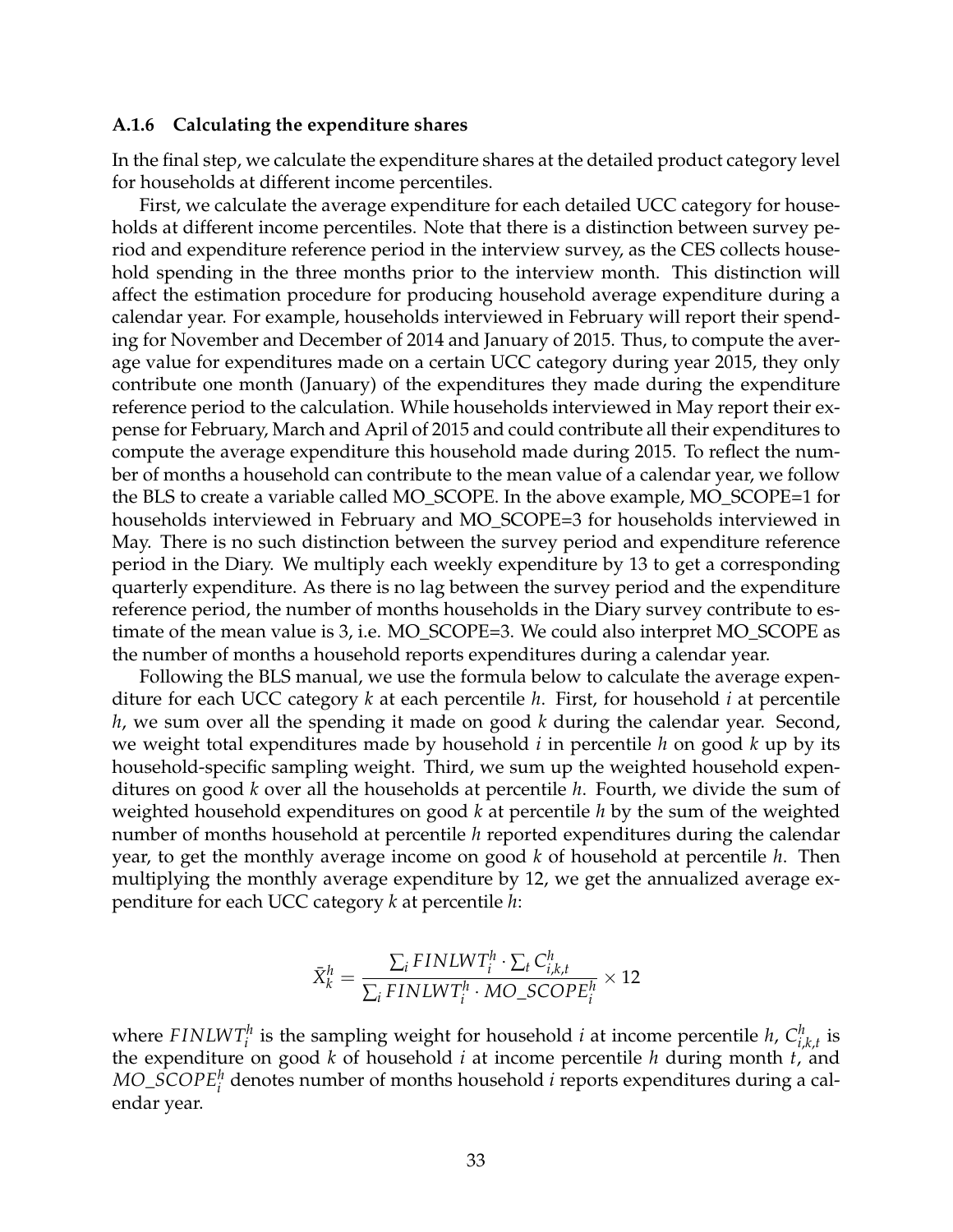Second, we take percentile-level average expenditure for each UCC from above, and then aggregate according to the constructed concordance between UCC categories and ELIs (or Item Strata) to get percentile-level household average expenditure  $\bar{X}_j^h$  for each 265 ELIs (or 178 items) and the corresponding percentile-level expenditure share  $\omega_j^h =$  $\bar{X}^h_i$ *j*

 $\frac{j}{\sum_j \bar{X}_j^h}$ .

## <span id="page-35-0"></span>**A.2 Constructing income-percentile-specific CPIs**

### **A.2.1 Item-level consumer price data**

To construct the income-percentile-specific consumer price indices (CPI), we need to combine the percentile-level expenditure share data computed above with the micro consumer price data. We obtain the consumer price data from the BLS. Each month, the BLS releases the consumer price index at all levels of aggregation. Each price index has a unique identifier called series id, CUUR0400AA0 for example. The series id can be broken down to: CU–survey abbreviation–current series, U–season code–seasonal unadjusted, R–periodicity code–monthly, 0400–area code–Western Urban and AA0–item code–all items. We use the U.S. city average, all urban consumers, seasonally adjusted item-level monthly price indices to construct the monthly income-percentile-specific CPIs.

### **A.2.2 Concordance between old and new series**

The revised consumer price data were introduced by the BLS in 1998, and the revision included an updated and revised item structure. For example, there were only 7 major groups of goods and services before 1997 and in 1998, a new group *Education and Communication* was created and the new group included components previously included in the *Recreation* and *Housing* groups. Here, we refer to the revised item structure as the new series and to the pre-revised item structure as the old series. Micro consumer price data are provided in the old series before 1997, and in new series since 1997.

To combine the item-level consumer price data from the old series with the expenditure share data, we manually construct a concordance from the new series to the old series at the item level. Note that there are some new series items that are more aggregated than the old ones, and in these cases one item in the new series is concorded to multiple items in old series. To deal with it, we construct a concordance weight by using the expenditure weight taken from the BLS table Relative Importance of Components in the Consumer Price Index. One example is as follows. Item SEFF01 Chicken in the new series is concorded to SE0601 Fresh whole chicken and SE0602 Fresh/Frozen chicken parts in the old series. We find that the average expenditure during years 1987 to 1989 on the two items are 0.152% and 0.220% respectively, and thus we assign the concordance weights based on their relative expenditure weights on the two items. The 265 new series items are concorded to 165 old series ones.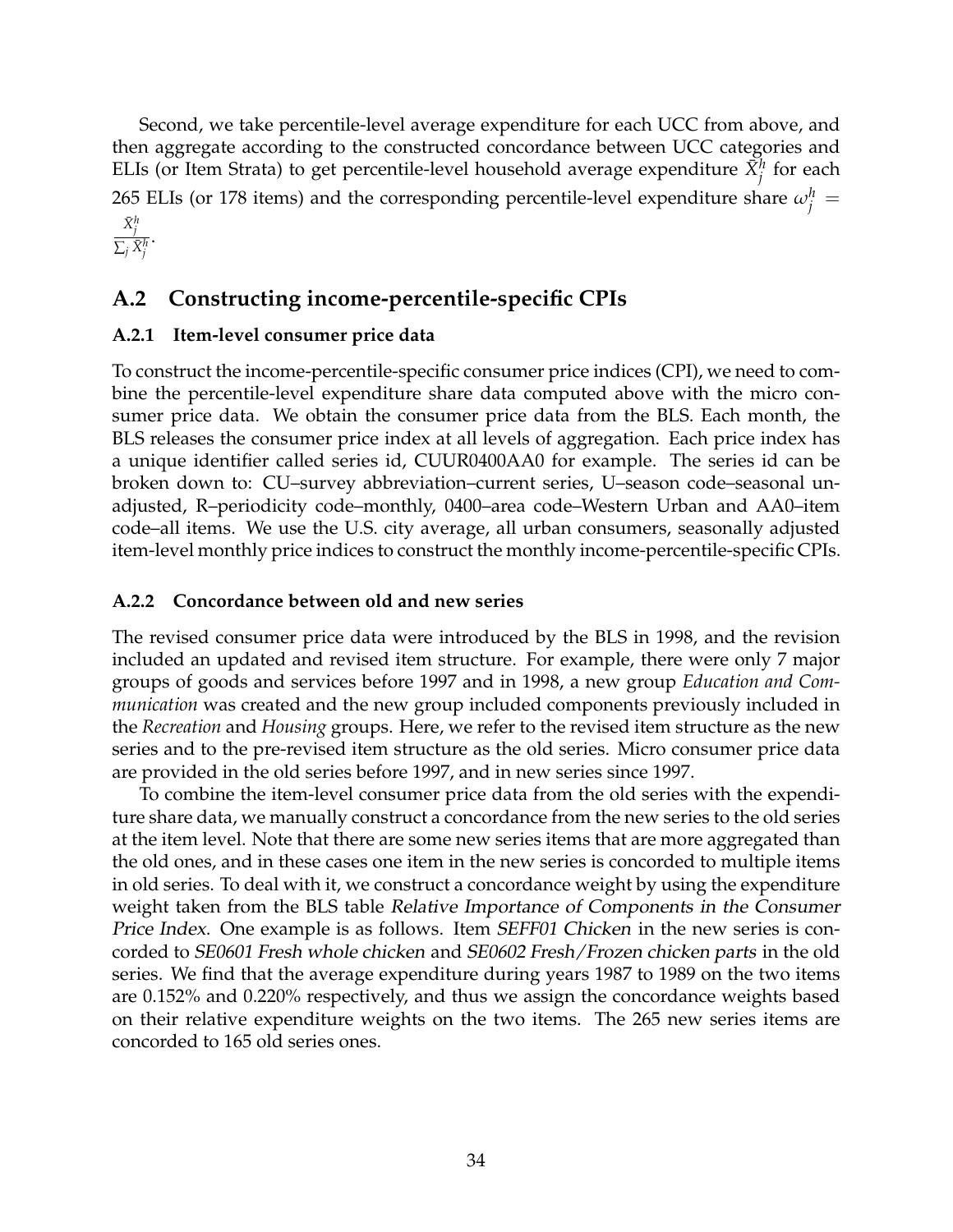| item code | item name | item code | item name            | exp    | concordance |
|-----------|-----------|-----------|----------------------|--------|-------------|
| (new)     | (new)     | (old)     | (old)                | weight | weight      |
| SEFF01    | CHICKEN   | SE0601    | <b>FRESH WHOLE</b>   | 0.152  | 0.409       |
|           |           |           | <b>CHICKEN</b>       |        |             |
| SEFF01    | CHICKEN   | SE0602    | <b>FRESH/FROZEN</b>  | 0.220  | 0.591       |
|           |           |           | <b>CHICKEN PARTS</b> |        |             |

#### **A.2.3 Aggregation formula**

We follow the BLS manual "Chapter 17. The Consumer Prie Index" in constructing the income-percentile-specific CPI. The formula can be written as follows:

$$
PIX_t^h = PIX_v^h \cdot \sum_{j \in J} (\omega_{j,\beta}^h \times \frac{P_{j,t}}{P_{j,v}}),
$$

where:

 $PIX_t^h =$  consumer price index for household at percentile *h* at time *t*  $v =$  pivot year and month, usually December, prior to the month when expenditure weights from reference period (*β*) are first used in the CPI

 $\beta$  = predetermined expenditure reference period

 $P_{j,t}$  = price of item *j* at time *t* 

 $\omega_{j,\beta}^{h} =$  expenditure weights of household at percentile *h* on item *j* during the predetermined expenditure reference period *β* .

The BLS periodically updates its expenditure weight reference period. Historically, it updated approximately every ten years, and since 2002, it adopted a biennial rotation schedule to update the expenditure weight reference period. We follow the BLS expenditure reference period schedule after 2004, and prior to that, we use the 2004 percentilelevel expenditure weights to construct the income-percentile-specific CPI. As mentioned in [A.1.5,](#page-33-0) this is due to the availability of the imputed household income before tax. We have computed the pre-2004 aggregate CPI by taking the official expenditure weights from BLS table Relative Importance of Components in the Consumer Price Index for the pre-2004 expenditure reference period. And comparing it with the aggregate CPI constructed by using 2004 aggregate weights, we find the two CPI series are almost identical.

Due to the revision of item structure in 1998, we have to construct the income-percentilespecific CPI separately in two periods. We use old series item-level micro price data to compute the income-percentile-specific CPI for the period 1978m1-1997m12 and new series price data for the post-1998 period. In the year 1997, the BLS released item-level micro prices in both old and new series, which allows us to bridge the two periods by using one of the months in 1997 as the pivot month (based period) for the second period. We used both the old and new series micro price data to construct the aggregate CPIs in 1997 and found that they give us similar results in (log) price terms. We choose 1997m12 as the first pivot month for the construction of the post-1998 income-percentile-specific CPIs.